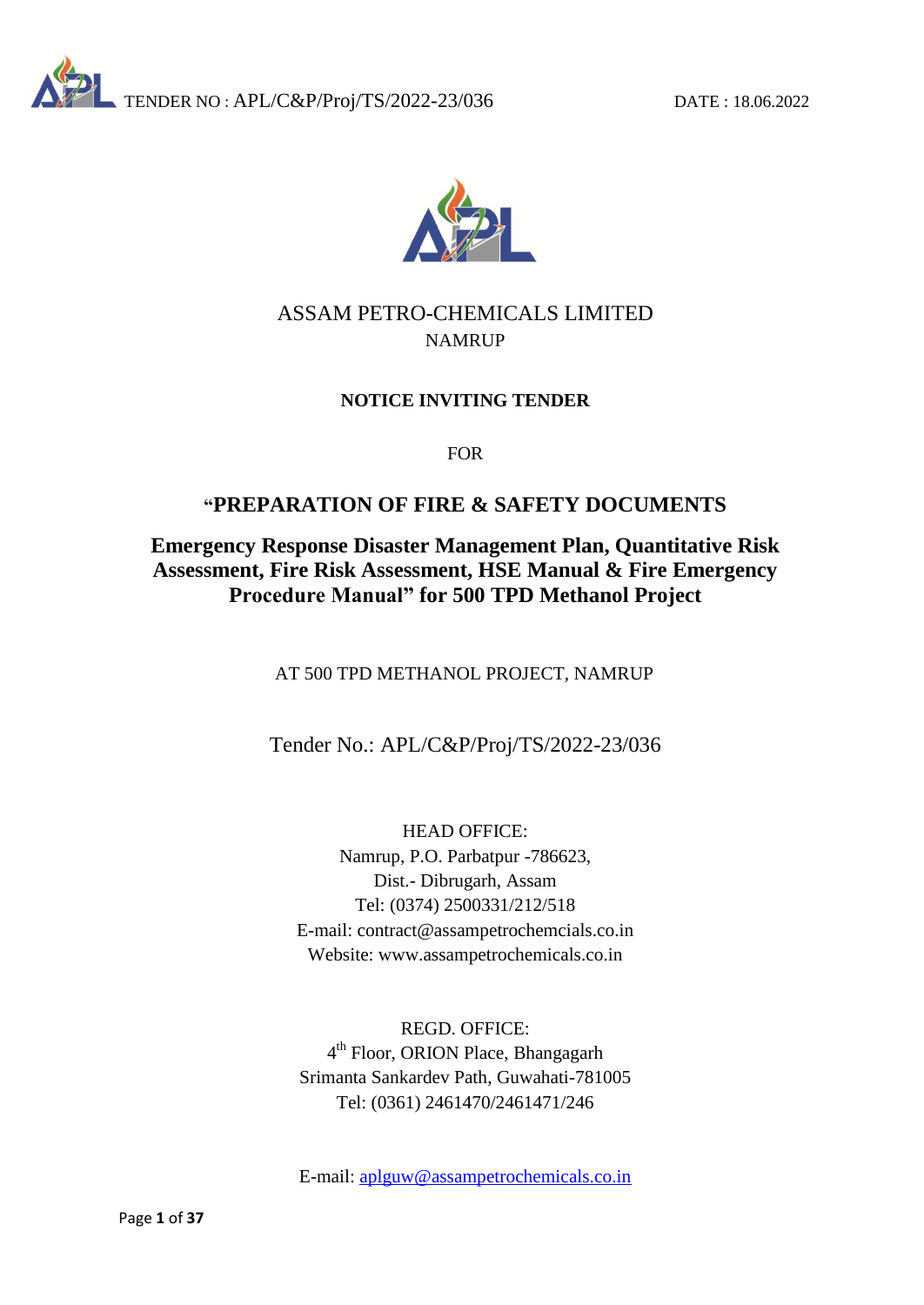

## **ASSAM PETRO-CHEMICALS LIMITED NAMRUP**

## **Name of Work : PREPARATION OF FIRE & SAFETY DOCUMENTS (Emergency Response Disaster Management Plan, Quantitative Risk Assessment, Fire Risk Assessment, HSE Manual & Fire Emergency Procedure Manual) for 500 TPD Methanol Project**

Tender / Contract No.: APL/C&P/Proj/TS/2022-23/036

Estimated Tender Value – Rs. 18,66,700.00

Total Earnest Money(EMD) : Rs. 35,000.00

Tender Processing Fees : Rs. 350.00

Type of Bid- Open Limited Tender

Bidding Type - SINGLE STAGE TWO BID

Bid Document Issue Period- From **20/06/2022 11:00Hrs** up to **15:00Hrs** on **04/07/2022**

Last Date of Bid Submission- Up to **15:00Hrs** on **04/07/2022**

Bid Opening date- At **15:00 Hrs** on **05/07/2022**

BID SUBMISSION- In e-tendering portal<https://assamtenders.gov.in/nicgep/app>

AVAILABILITY OF TENDER DOCUMENTS- 1. <https://assamtenders.gov.in/nicgep/app> 2. [www.assampetrochemicals.co.in](http://www.assampetrochemicals.co.in/)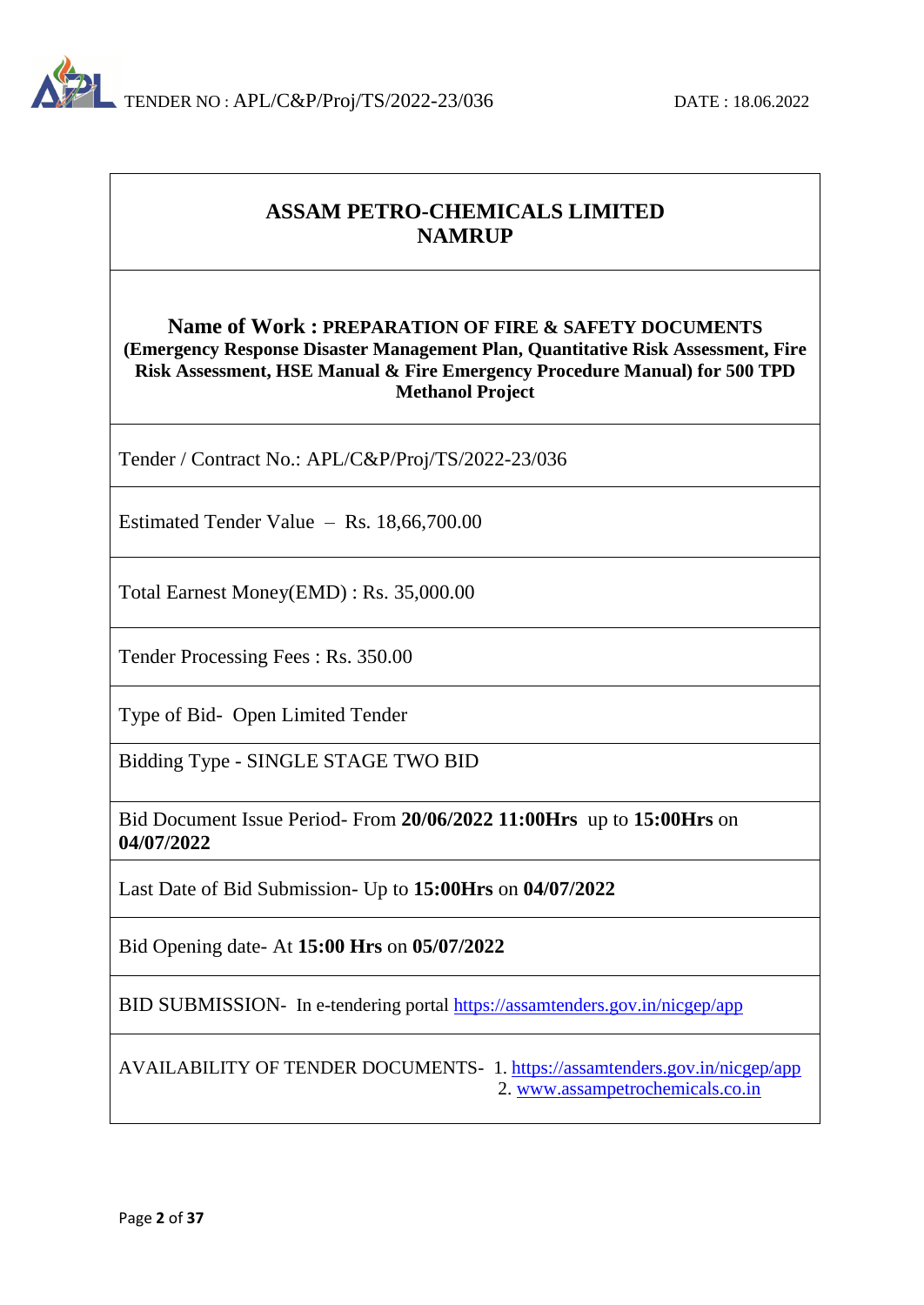

## **ASSAM PETRO-CHEMICALS LIMITED**

**Contracts & Purchase Department**

**P.O. Parbatpur, Namrup – 786623 (Assam)**

#### **Ref.No. : APL/C&P/Proj/TS/2022-23/036 Dated : 18/06/2022**

#### **NOTICE INVITING TENDER**

Assam Petrochemicals Limited (APL) invites tenders from competent & experienced contractors for the under mentioned job in **Single stage Two bid system** comprising Techno-Commercial Bid & Price Bid.

| Name of Work                                                                                                                                                                                                                                                                                              | <b>Estimated Cost</b> | <b>Earnest Money</b>     | <b>Tender</b><br><b>Processing</b><br>Fees incl.<br><b>GST</b> |
|-----------------------------------------------------------------------------------------------------------------------------------------------------------------------------------------------------------------------------------------------------------------------------------------------------------|-----------------------|--------------------------|----------------------------------------------------------------|
| <b>PREPARATION OF FIRE &amp;</b><br><b>SAFETY DOCUMENTS</b><br><b>(Emergency Response Disaster)</b><br><b>Management Plan, Quantitative</b><br><b>Risk Assessment, Fire Risk</b><br><b>Assessment, HSE Manual &amp; Fire</b><br><b>Emergency Procedure Manual) for</b><br><b>500 TPD Methanol Project</b> | Rs. 18,66,700.00      | R <sub>s</sub> 35,000.00 | Rs. 350.00                                                     |

| <b>BID DOCUMENT ISSUE PERIOD</b>                  | From 11.00 Hrs on dt. 20.06.2022 up to 15.00 Hrs on dt.<br>04.07.2022   |  |  |
|---------------------------------------------------|-------------------------------------------------------------------------|--|--|
| <b>LAST DATE OF BID SUBMISSION</b>                | Up to 15.00 Hrs on dt. 04.07.2022                                       |  |  |
| <b>BID OPENING DATE</b>                           | At 15.00 Hrs on dt. 05.07.2022                                          |  |  |
| <b>BID SUBMISSION</b>                             | In e-tendering portal<br>https://assamtenders.gov.in/nicgep/app         |  |  |
| <b>AVAILABILITY OF TENDER</b><br><b>DOCUMENTS</b> | https://assamtenders.gov.in/nicgep/app<br>www.assampetrochemicals.co.in |  |  |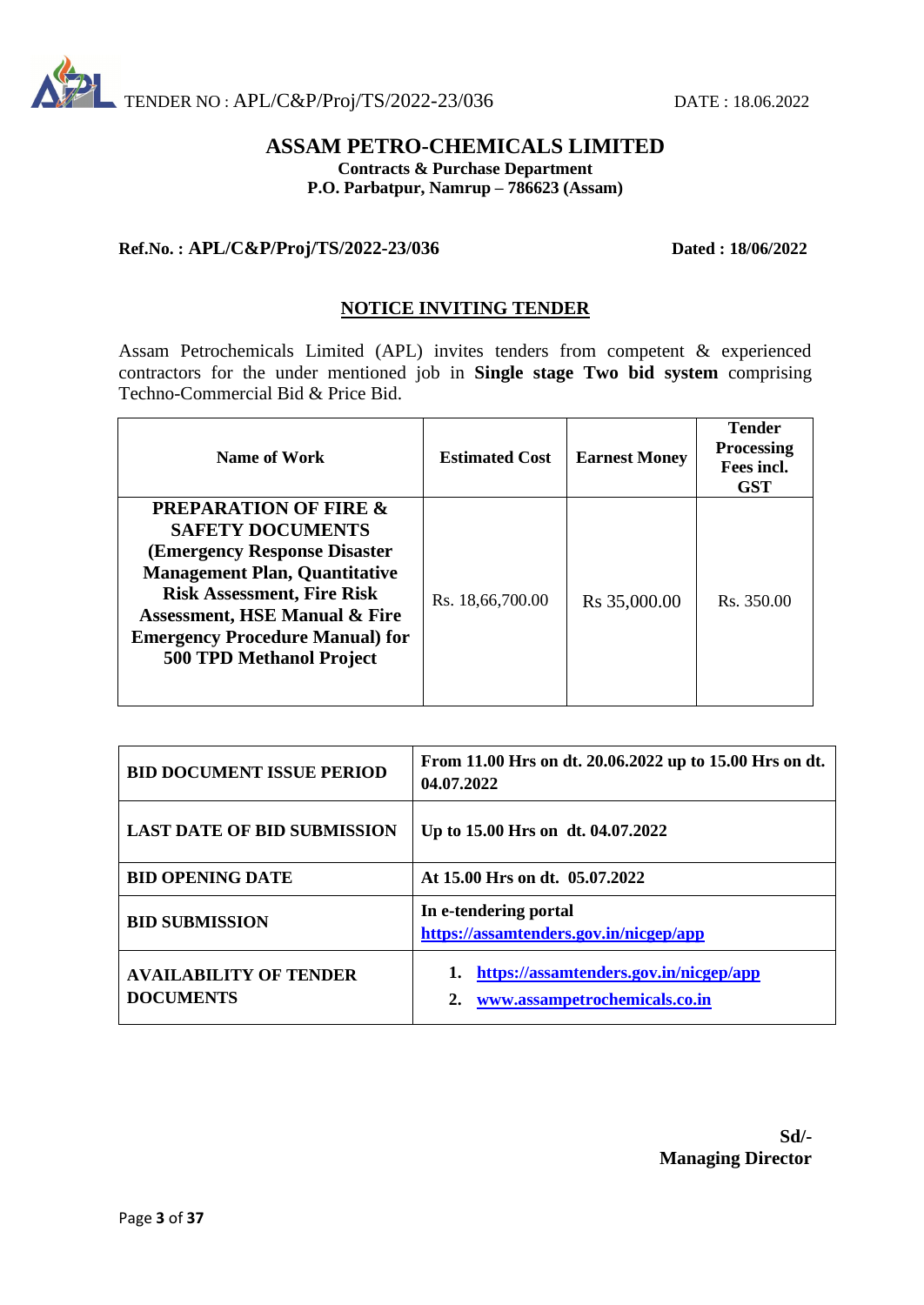

## **I. INTRODUCTION**

- a) Assam Petro-Chemicals Ltd. is a Public Sector Undertaking at Namrup, under the Govt. of Assam, having a Methanol plant of capacity 100TPD and a Formaldehyde plant of capacity 125TPD. Presently, the Company is implementing a 500TPD Methanol Project at Namrup (Dist.-Dibrugarh), Assam and it is in the precommissioning phase, which shall be followed by commissioning soon.
- b) The product is produced industrially using Natural Gas (NG) as feedstock.
- c) The details of the 500TPD Methanol Project, for which the documents need to be prepared, as per statutory guidelines, are:

| SL.NO. | <b>DETAILS</b>              | <b>DESCRIPTION</b>                                                                                                                                                                                                                                                                                                                                                                                                                                                                                                                                                                                                                                                                                                                                                                                                                                                                                                                                            |
|--------|-----------------------------|---------------------------------------------------------------------------------------------------------------------------------------------------------------------------------------------------------------------------------------------------------------------------------------------------------------------------------------------------------------------------------------------------------------------------------------------------------------------------------------------------------------------------------------------------------------------------------------------------------------------------------------------------------------------------------------------------------------------------------------------------------------------------------------------------------------------------------------------------------------------------------------------------------------------------------------------------------------|
| 1.     | <b>Facility Description</b> | <b>Facility Configuration:</b><br>Methanol plant $-500$ TPD<br>Tankages $-18$<br>Cooling Tower $-3$ Cells<br>Nitrogen Plant $-570$ Nm <sup>3</sup> /hr (gaseous), 230 Nm <sup>3</sup> /hr (LIN)<br>Compressed Air (IA/PA) System $-3585$ Nm <sup>3</sup> /hr<br>Water Block Package -<br>Raw Water Treatment Plant (RWTP) $- 150$ m <sup>3</sup> /hr<br>$\bullet$<br>DM Plant $-25 \text{ m}^3/\text{hr}$<br>$\bullet$<br>Condensate Polishing Unit (CPU) $-25 \text{ m}^3/\text{hr}(\text{each})$<br>$\bullet$<br>Effluent Treatment Plant $(ETP) - 20 \text{ m}^3/\text{hr}$<br>$\bullet$<br>Zero Liquid Discharge Plant (ZLDP) – 80 m <sup>3</sup> /hr<br>Sewage Treatment Plant (STP) $-10m^3$ /day<br>Captive Power Plant - 10.94 MW [GTG -1 no + HRSG -1 no +<br>$STG - 1$ no + $UB - 2$ nos.]                                                                                                                                                          |
| 2.     | Process Description         | Feed stock compression: NG is taken from Oil India Limited<br>through Assam Gas Company Ltd. at a pressure of about 14<br>kg/cm g. Then the reformer feed stock flows through the NG<br>compressor to boost up the pressure up to 33 kg/ cm g.<br>Feedstock Desulphurisation: To avoid poisoning of the reformer<br>catalyst, the NG is passed through hydrogenator and desulphuriser<br>respectively.<br>Reformation: Superheated steam is mixed with the hot NG,<br>which is then further heated and enters a tubular reforming<br>furnace at around $635^{\circ}$ C and $27$ kg/cm g pressure. Here,<br>steam/carbon ratio is 2.5. Ni-based Catalyst used in the Reformer.<br>Reformer consists of 138 no. of tubes made up of Micro alloy and<br>180 burners. At the outlet of the Reformer, we get the Reformed<br>gas (i.e. Mixture of CO, CO <sub>2</sub> , H <sub>2</sub> mainly) or synthesis gas at<br>around 915°C and $\sim$ 25 kg/cm g pressure. |

#### **d) PROJECT INFORMATION- GENERAL:**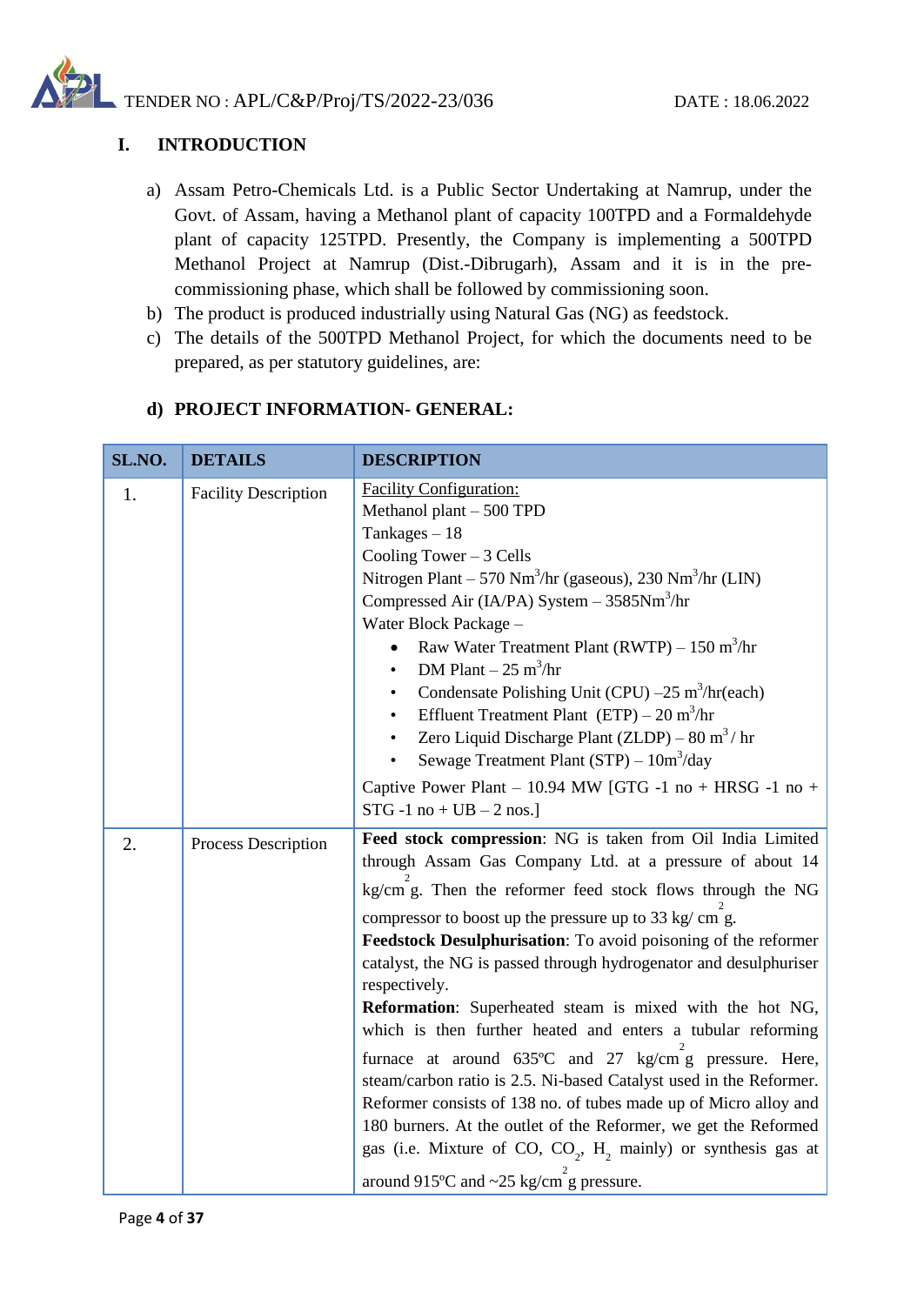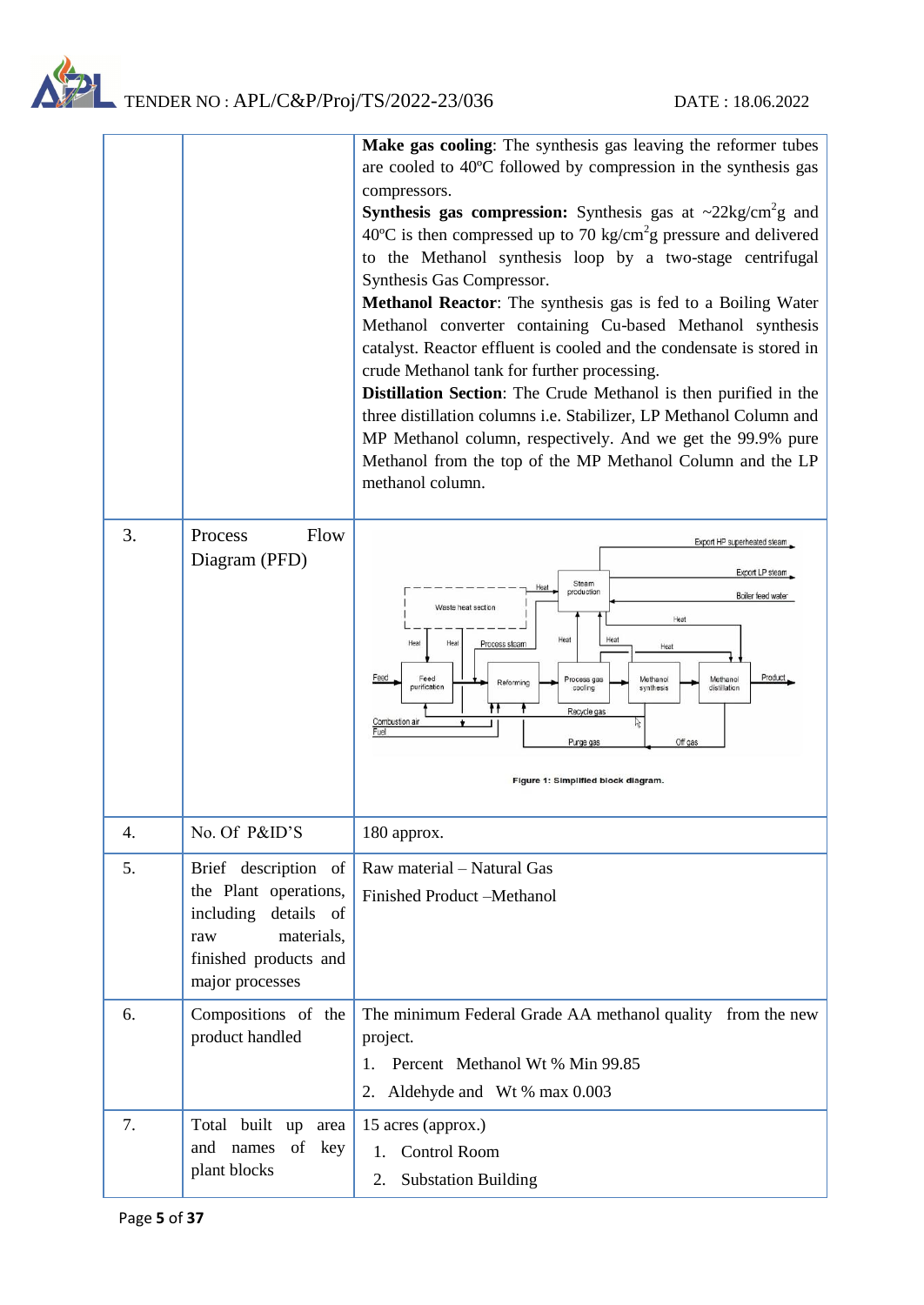

|     |                                           | <b>Satellite Rack Room</b><br>3.                                                            |
|-----|-------------------------------------------|---------------------------------------------------------------------------------------------|
|     |                                           | <b>CPP</b> Building<br>4.                                                                   |
|     |                                           | 5.<br><b>Chemical Building</b>                                                              |
|     |                                           | Three $(03)$ nos. of Pump house<br>6.                                                       |
| 8.  |                                           | Control Room - 1 floor<br>1.                                                                |
|     |                                           | Substation Building - 2 floors<br>2.                                                        |
|     |                                           | Satellite Rack Room - 1 floor<br>3.                                                         |
|     | Number of Floors                          | CPP Building $-2$ floors<br>4.                                                              |
|     |                                           | 5.<br>Chemical Building $-2$ floors                                                         |
|     |                                           | Three $(03)$ nos. of Pump house<br>6.                                                       |
| 9.  | Number of personnel<br>employed:          | $400$ employees $+100$ approx. (others)                                                     |
|     | (Inclusive<br>of<br>contractor employees) |                                                                                             |
| 10. | Incoming<br>Power                         | Captive Power Plant – 10.94 MW [GTG -1 no + HRSG -1 no +                                    |
|     | Details<br>including                      | $STG - 1$ no + $UB - 2$ nos.]                                                               |
|     | details<br>of<br>captive                  |                                                                                             |
|     | power                                     |                                                                                             |
| 11. | Number of DG sets                         | Total 03 nos. DG sets                                                                       |
|     | with KVA rating                           | 02 nos. DG set - 1010 KVA                                                                   |
|     |                                           | 01 nos. DG set - 320 KVA<br>$2.5$ MVA $-$ 06 no                                             |
| 12. |                                           | $7.5$ MVA $-01$ no                                                                          |
|     | Number<br>of                              | 250 KVA - 02 no                                                                             |
|     | transformers<br>with                      | $200$ KVA $-02$ no                                                                          |
|     | <b>KVA</b> rating                         | $150$ KVA $-02$ no                                                                          |
|     |                                           | $100$ KVA $-02$ no                                                                          |
| 13. | Details of Hazardous                      | Methanol - 600TPD; Existing 100TPD Methanol+500TPD                                          |
|     | Chemicals<br>Stored                       | Methanol(after commissioning of the project)                                                |
|     | (including<br>fuels)                      | Formalin -125TPD                                                                            |
|     | Name and Quantity                         | Other Chemicals for CPP - Ammonia, Carbo Hydrazine                                          |
|     |                                           | Other Chemicals for Cooling Water-                                                          |
|     |                                           | Sulphuric acid, Hydrocholoric acid, Sodium Chlorite, Biocide,<br>Polymeric Dispersant, etc. |
|     |                                           | Other Chemicals for Water Block package-                                                    |
|     |                                           | FeCL3, Lime, Poly electrolyte, HCl, DWPE, DOPE, NaOH,                                       |
|     |                                           | NaOCl, Antiscalant, etc.                                                                    |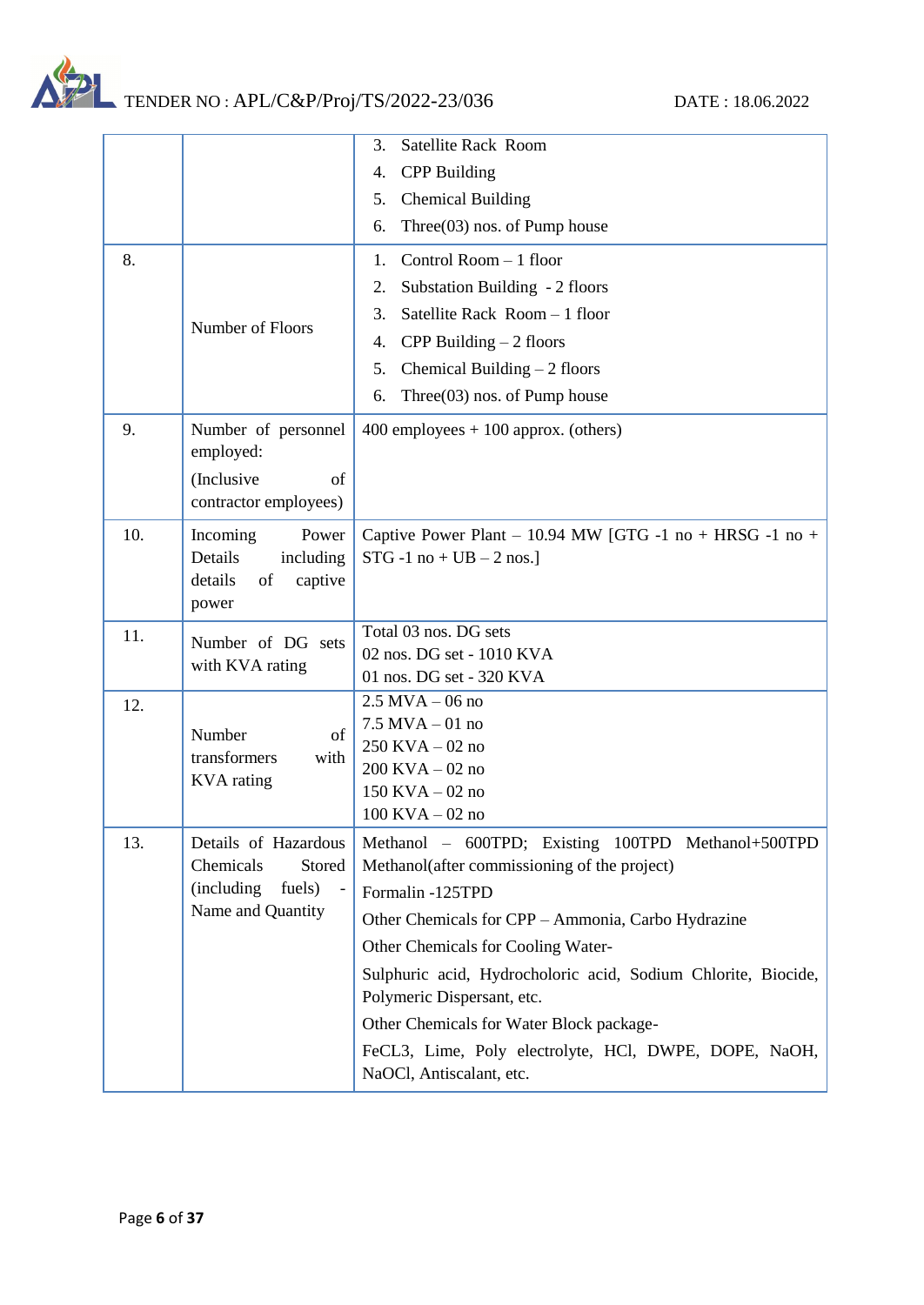

## **II. SCOPE OF WORK**

APL intends to prepare Fire & Safety documents for the 500TPD Methanol Plant as per scope of work enumerated in the following paragraphs.

- a) The scope of work includes preparation of the following fire & safety documents:
	- 1. Quantitative Risk Assessment (QRA)
	- 2. Fire Risk Assessment
	- 3. Emergency Response Disaster Management Plan (on-site and off-site)
	- 4. HSE Manual
	- 5. Fire Emergency Procedure Manual

All documents shall be prepared based on Indian and International statutory requirements applicable to Petrochemical Plant (Oil Industry Safety Directorate (OISD), The Petroleum and Explosives Safety Organization (*PESO*), Chemicals (*MSIHC*), *Rules*, *1989*, Factories Act and Rules, N*ational Fire Protection Association* (*NFPA*), National Building Code 2016, ISO, The Environment Protection Act, 1986, The Water Act, 1974, The Air Act, 1981, The Central Motor Vehicle Rules, 1989, the Disaster management Act, 2005, The Electricity Act, 2003, etc.).

- b) On receipt of work order, the Bidder's experienced multi- disciplinary team shall visit the plant to study the documents as required.
- c) The work shall include, but not limited to the following:

1. The details of the 500TPD Methanol Plant for which Quantitative Risk Assessment needs to be conducted and, on that basis, ERDMP needs to be prepared as per the Statutory Guidelines.

- 2. Establish Risk Assessment and Fire Assessment Study Procedure/Method/technique.
- 3. Use well acceptable & standard **QRA software** to carry out risk assessment and fire assessment and consequence analysis as per the acceptable standards.
- 4. Establish both On‐site/ Off-site Emergency Preparedness Plan, Mock Drill & Rescue Operations. ERDMP for Tank Trucks and Pipelines Carrying Petrochemical products, integration of the ERDMP with National Disaster Management Authority (NDMA) guidelines, Petroleum and Natural Gas Regulatory Board (Codes of Practices for ERDMP) Regulations 2010, Amendments, 2020, action plan on Chemical Disasters (Industrial, Security threat plan and action plan to meet the eventualities, etc. **The bidder should get the Mock Drill conducted.**
- 5. Review of fire fighting system and related equipment, identify the fire hazards and risks in the unit and establish fire alarms and communication system and their adequacy with respect to Safe working procedures and Emergency preparedness.
- 6. Establish the maintenance norms for Fire Hydrant, Fire fighting systems and related equipment.
- 7. Establish maintenance & inspection practices to be followed by the unit. This shall include review of NDT System reporting, follow up action and availability of latest systems for assessing health of equipment.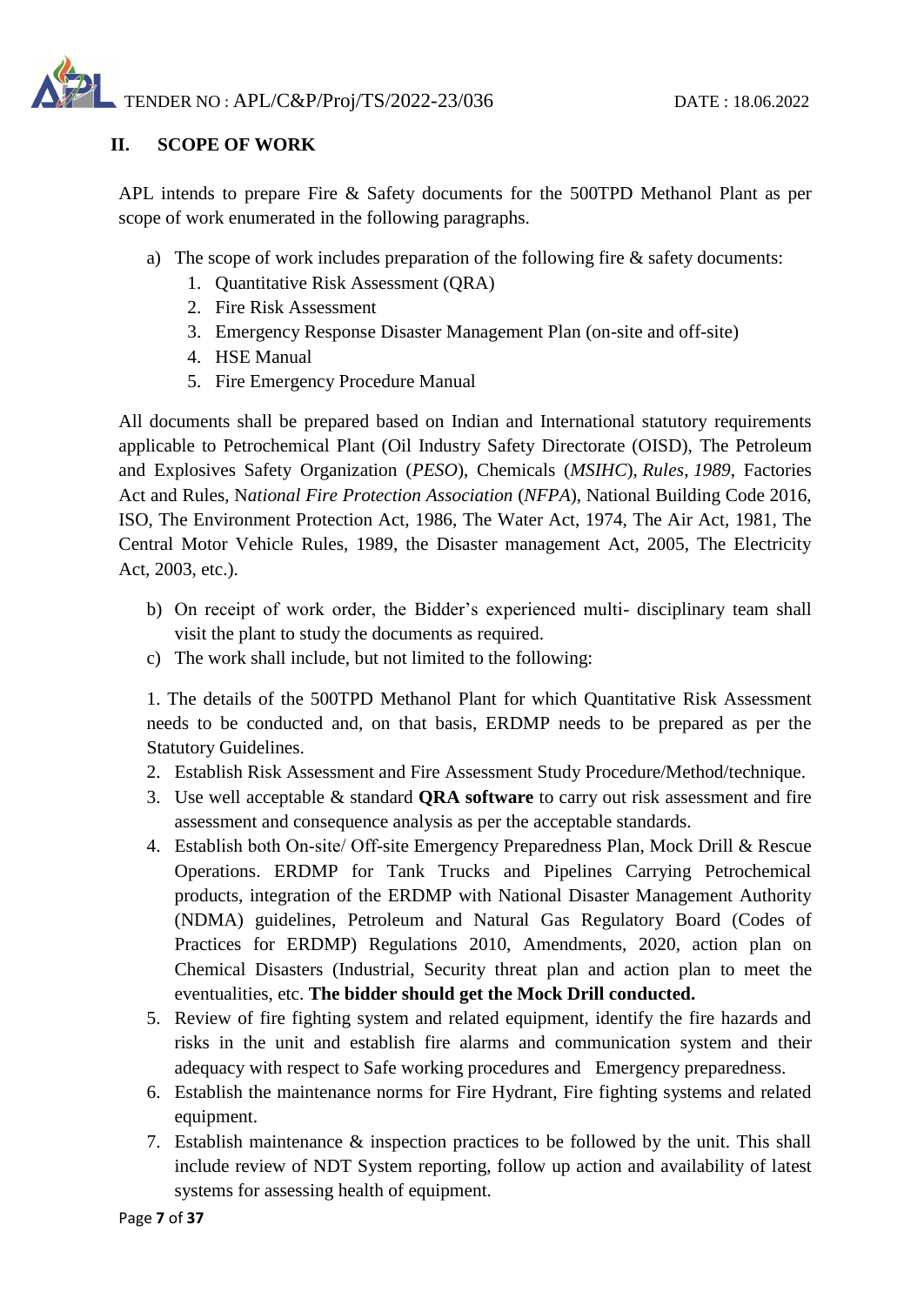- 8. Establish road safety vis‐à‐vis plant safety of movements of trucks, tankers and wagons inside the factory and procedure for transportation of chemicals.
- 9. Establish system for periodic checking of safety valves, Hydrostatic Testing of pressure vessel, lifting tools & tackles, cranes, electrical systems, methods for carrying out jobs such as work online system, Earthing system, Earth pit records, preventive maintenance of substations and other provision/obligations covered under statutory regulations including maintenance of records.
- 10. Establish adequacy of instrumentation system & interlocks and its maintenance norms.
- 11. Review and redevelop Occupational Safety and health (OS&H) policy, organizational setup, education and training, employee's participation in OS&H Management, Motivational and Promotional measures for OS&H, Safety Manual and Rules. SWOT (Strength, weaknesses, opportunities and threats) analysis will be carried out to highlight these areas for Top management.
- 12. Establish system for accidents/unsafe occurrences/near misses and accident reporting, investigation, analysis and implementation of recommendations.
- 13. Identification of critical plant areas, equipment, piping, supports and structures subjected to high stress corrosion and at severe operating conditions requiring regular monitoring and attention vis‐a‐vis plant safety.
- 14. Establish system for ensuring the compliance with statutory requirements.
- 15. Establish system for new equipment review/inspection.
- 16. Establish procedure for monitoring & maintenance of critical equipment.
- 17. Health & safety improvement plans/targets.
- 18. Use of Personal Protective Equipment (PPE) in the plants and its adequacy.
- 19. Good house- keeping and measures.
- 20. Machine and general areas guarding.
- 21. Air, Water, Ventilation, illumination and noise monitoring system.
- 22. Work Environment monitoring system.
- 23. Safety Work Permit System.
- 24. Lock Out Tag Out System
- 25. Safe system of Lifting and Handling equipment.
- 26. Process/Plant modification procedure.
- 27. Safety in Storage, Warehouse and Workshops.
- 28. Establish procedure for handling, storage and disposal of hazardous chemicals and wastes as per statutory norms.
- 29. Visitors' safety, Contractor's personnel Safety Systems and training.
- 30. Customers (including Material Safety Data Sheet).
- 31. Establish periodic medical examination for persons working in critical areas including medical and first aid facilities available.

#### **III. METHODOLOGY**

The following is the tentative methodology, which may be adopted for carrying out the development of documents: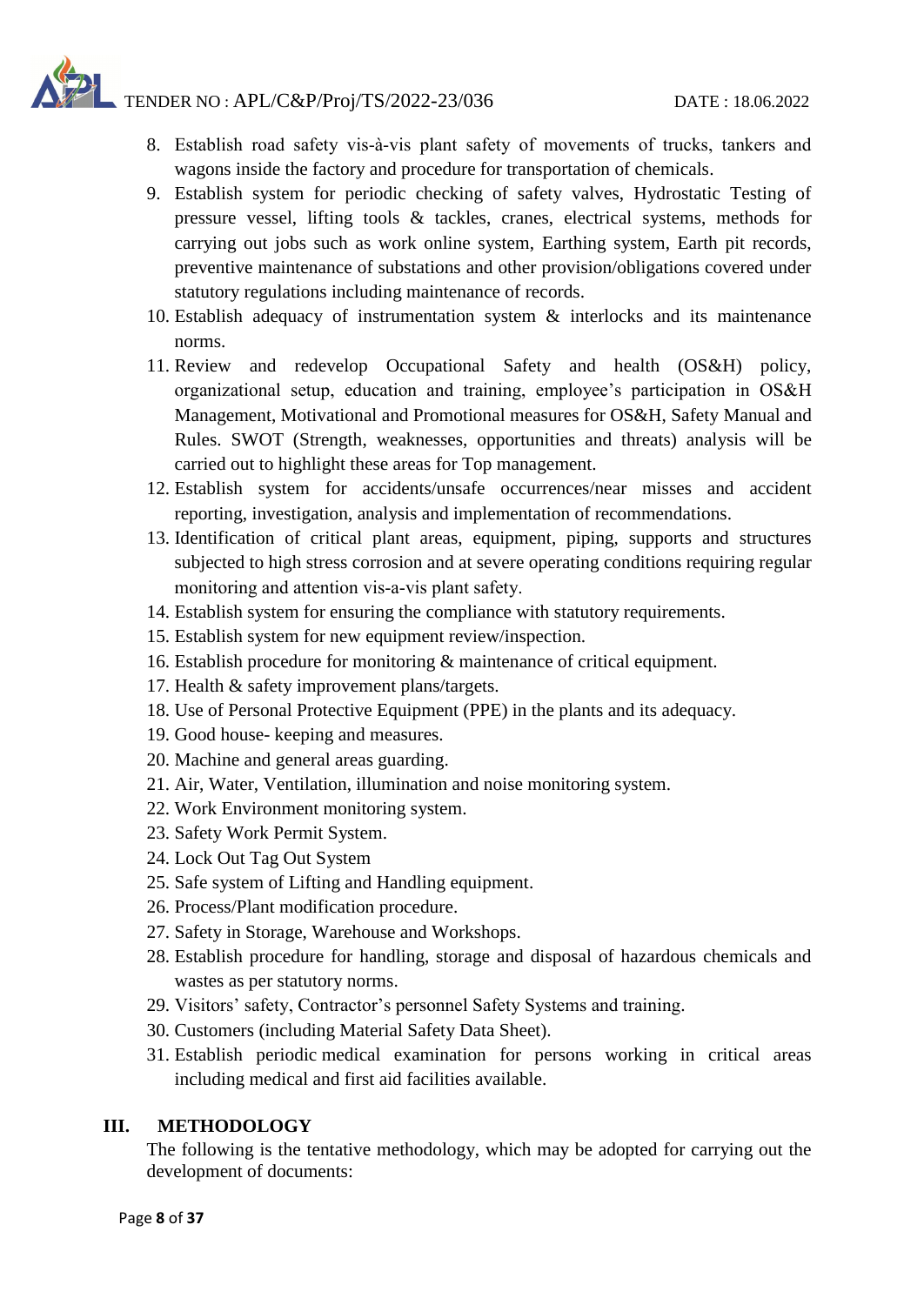- a) The documents shall be prepared by a team of experienced technical expert from engineering discipline having in-depth experience in Petrochemical/Refinery/Chemical plant.
- b) Team shall visit the plant for collection of information and site study. An opening meeting for the study will be done at APL Office, wherein the party will give the methodology of study and data collection.
- c) The personnel employed shall be of sound knowledge in the respective field. The CONSULTANT shall be bound to change the personnel deployed if any of them is considered unsuitable by APL and decision on this account shall be final and binding on the CONSULTANT without any question.
- d) APL will provide data, drawings, document as required for study.
- e) All recommendations should be practically feasible and should confirm to National or International standards followed in Methanol producing units.
- f) The travelling and food expenditure of team personnel shall be in Consultant's scope.
- g) The accommodation expenditure of team personnel shall be in APL's scope.
- h) The consultant shall prepare a draft report and submit to APL for review 02(two) sets of Hard & Soft copy are required.
- i) A final closure meeting shall be held with the Consultant at Namrup for final submission of documents and the Consultant shall submitted final reports after incorporating observation of APL.
- j) After review by APL, consultant shall submit 03(three) sets of decently bound hard copies of the reports. Soft copies need to be provided along with the hard copies.

## **IV. INSTRUCTION FOR SUBMISSION OF BID**

#### **1)** SALIENT FEATURES OF ONLINE SUBMISSION OF BID

| Sl. No        | <b>Description</b>                                                                  | <b>Remarks</b>                                                                                                                                                                                                       |
|---------------|-------------------------------------------------------------------------------------|----------------------------------------------------------------------------------------------------------------------------------------------------------------------------------------------------------------------|
| a)            | Bid type                                                                            | Single stage Two bid                                                                                                                                                                                                 |
| b)            | <b>Bid Documents Issue Period</b>                                                   | From 11:00 Hrs on dt. 20.06.2022 up to 15:00<br>Hrs on dt. 04.07.2022                                                                                                                                                |
| $\mathbf{c})$ | Last Date and time for<br>submission of Bids (DUE<br>DATE)                          | Up to 15:00 Hrs on dt. 04/07/2022                                                                                                                                                                                    |
| d)            | Place of Submission of Hard<br>Copy of Techno-Commercial<br>Bid excluding Price Bid | Dy. General Manager $(C\&P)$ ,<br>Mob. No. $+91-9435139178$<br>Email-borah.nb@assampetrochemicals.co.in<br>Assam Petrochemicals Limited<br>P.O. Parbatpur, Namrup Dist. Dibrugarh,<br>$Pin - 786623$ , Assam (India) |
| e)            | Opening of Bid.                                                                     | 15:00 Hrs on dt. 05/07/2022                                                                                                                                                                                          |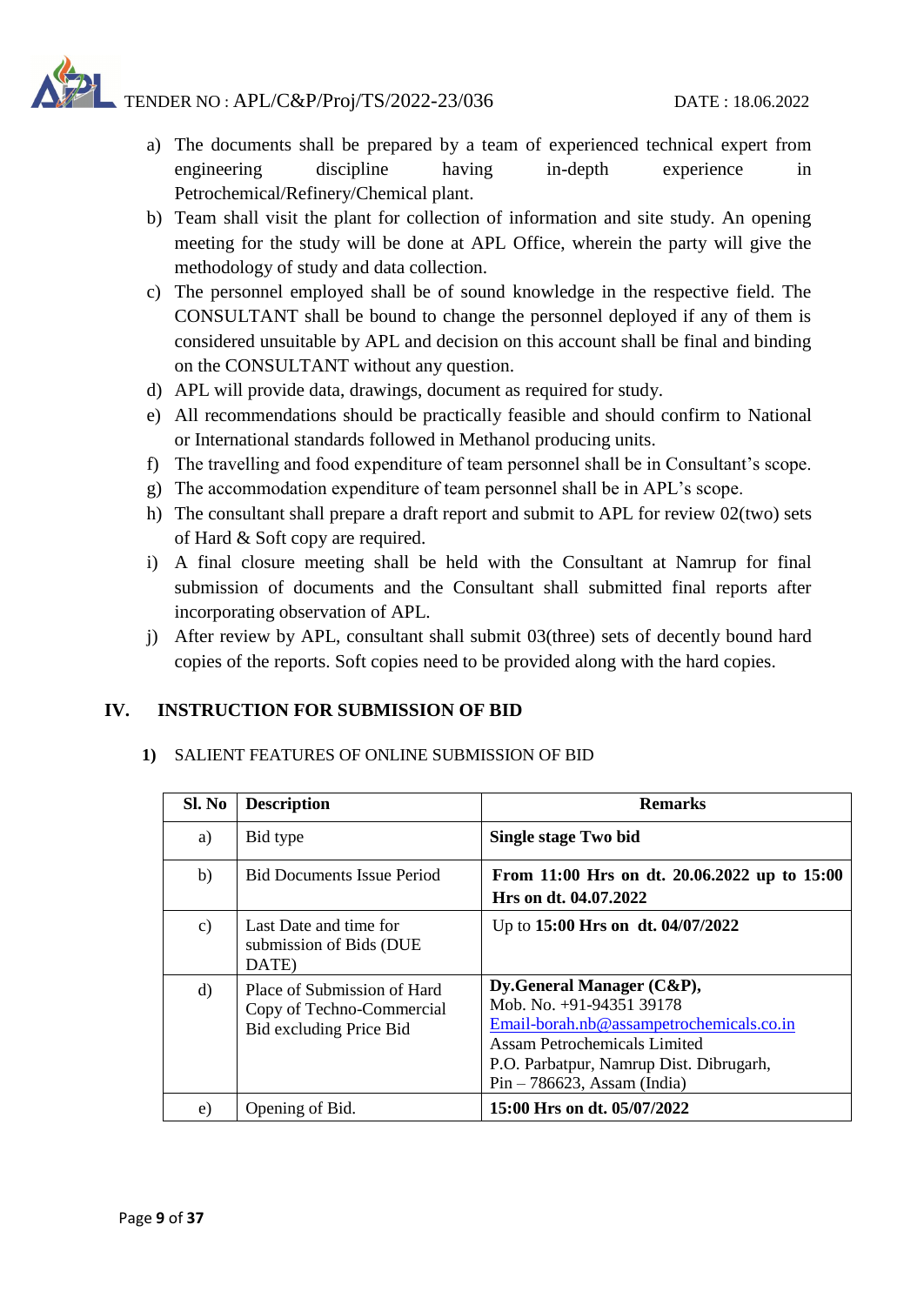

| f                | Contact Person with details for<br>any clarifications | Mr. Nava Bikash Borah<br>DGM(C&P)<br>Email: borah.nb@assampetrochemicals.co.in<br>Mr. Somnath Naha,<br>DGM (Elect. Project) & T.S. (i/c)<br>Email: naha.s@assampetrochemicals.co.in<br>Mrs. Mayuri Deka,<br>Officer (T.S.)<br><b>Assam Petro-Chemicals Limited</b><br>P.O. Parbatpur, Namrup<br>Dist. Dibrugarh, Pin - 786623, Assam (India)<br>Mob. No. +91-86381-71503<br>Email-ts@assampetrochemicals.co.in |
|------------------|-------------------------------------------------------|----------------------------------------------------------------------------------------------------------------------------------------------------------------------------------------------------------------------------------------------------------------------------------------------------------------------------------------------------------------------------------------------------------------|
| g)               | <b>Bid Validity</b>                                   | 180 days from the DUE DATE or EXTENDED<br>DUE DATE, if any.                                                                                                                                                                                                                                                                                                                                                    |
| h)               | <b>Total Estimated Cost</b>                           | Rs. 18,66,700/-                                                                                                                                                                                                                                                                                                                                                                                                |
| $\mathbf{i}$     | <b>Tender Processing Fees</b>                         | Rs. 350.00                                                                                                                                                                                                                                                                                                                                                                                                     |
| j)               | Earnest Money Deposit (EMD)                           | Rs. 35,000/-                                                                                                                                                                                                                                                                                                                                                                                                   |
| $\bf k$          | <b>Bid Submission</b>                                 | Online in e-tendering portal<br>https://assamtenders.gov.in/nicgep/app                                                                                                                                                                                                                                                                                                                                         |
| $\left( \right)$ | Availability of Tender<br>Documents                   | https://assamtenders.gov.in/nicgep/app<br>1.<br>2.<br>www.assampetrochemicals.co.in                                                                                                                                                                                                                                                                                                                            |

## **2)** ONLINE SUBMISSION : Files containing documents to be uploaded in e-tendering portal are as under:

| Cover No. 1 | 1. $EMD + Integrity$ Pact | PDF File             |
|-------------|---------------------------|----------------------|
|             | 2. Un-priced Bid          | PDF File             |
| Cover No. 2 | 1. Price Bid              | Microsoft Excel File |

**3)** OFFLINE SUBMISSION : Hard copies of to be submitted are as under:

| Envelope No    | Contains                       | Marking                                       |
|----------------|--------------------------------|-----------------------------------------------|
| Envelope No. 1 | Envelope No. 2                 | Marked on the top of the Envelope with Tender |
|                |                                | No & Work Description                         |
|                | Envelope No. 3                 |                                               |
| Envelope No. 2 | Integrity<br><b>EMD</b><br>$+$ | $d\Omega$ -                                   |
|                | Pact                           |                                               |
|                | Un-priced Bid                  | do -                                          |
| Envelope No. 3 |                                |                                               |

**Note : Price Bid or Price related information should not be submitted along with documents submitted in hard copy. If submitted, the Bid will be rejected.**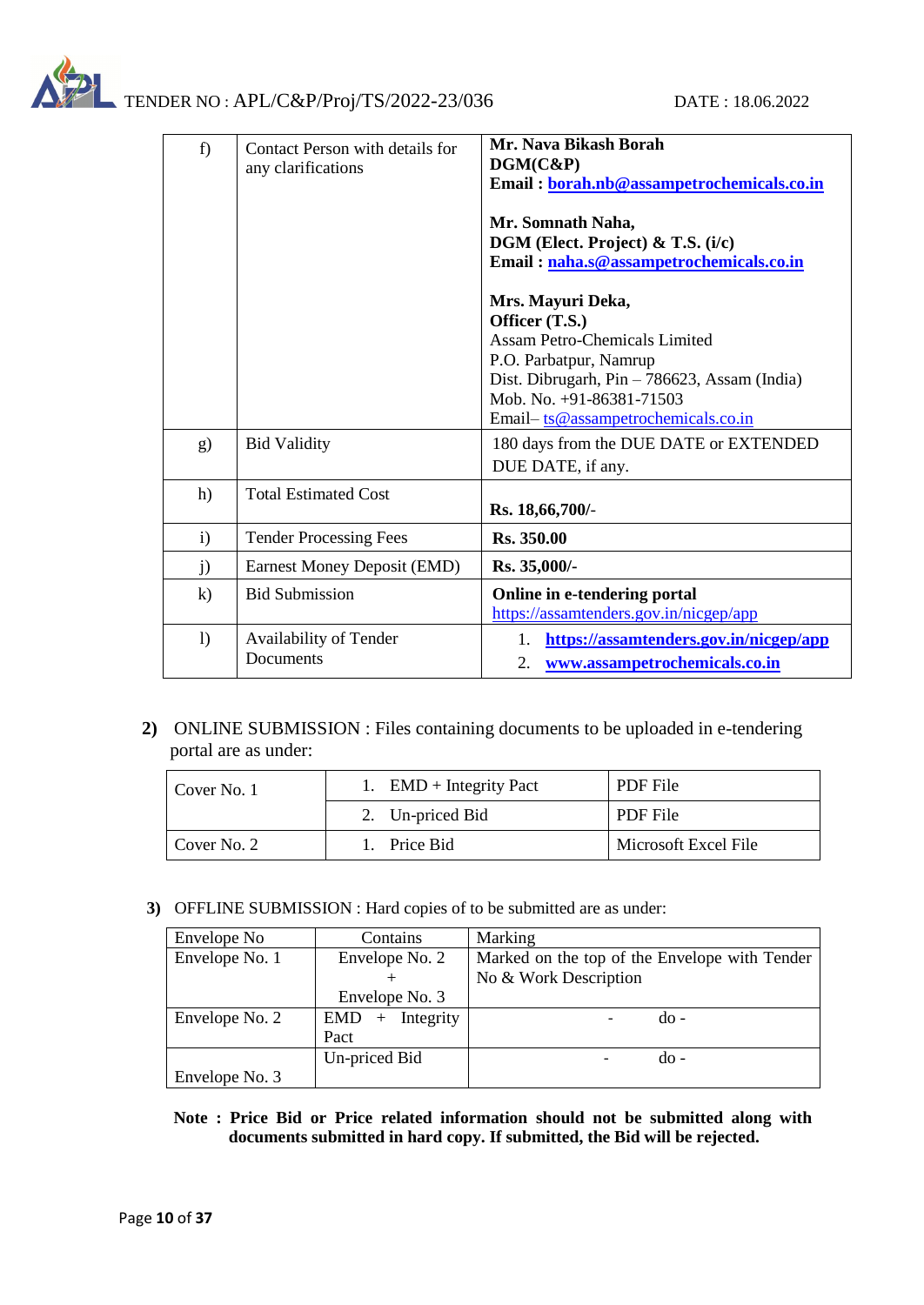**4)** The hard copies of the bids is required to be submitted within 7(seven) days from the Bid due date and send to the address given below:

#### **To The Deputy General Manager (C&P) Assam Petrochemicals Limited, Namrup, P.O. Parbatpur Dibrugarh, Assam, Pin 786623**

**5)** Bidder shall strictly follow above mentioned bid submission procedure, failing to which may lead to rejection of bids.

## **V. INSTRUCTION TO BIDDER:**

#### **1. Rates quoted should be inclusive of all taxes and duties but exclusive of GST.**

- 2. The successful bidder has to execute an agreement with APL in a non-judicial stamp paper of denomination not less than Rs. 100.00 within 10 days after issue of LOI / Work Order. The format for the same is as per **ANNEXURE-IV.**
- 3. **EARNEST MONEY DEPOSIT :** The bidder has to deposit a sum of **Rs. 35,000/-** (Rupees Thirty Five Thousand) only in online mode by Net banking/RTGS/NEFT or Bank guarantee in favor of ASSAM PETROCHEMICALS LTD payable at NAMRUP as Earnest Money along with their offer. Bank Guarantee Format is provided in **Annexure-III**. After acceptance of order by Vendor / Bidder (successful bidder), APL shall return the EMD to all unsuccessful bidders. EMD shall bear no interest. EMD of successful Bidder shall be released after submission of SECURITY DEPOSIT. EMD of successful Bidder can be adjusted with SECURITY DEPOSIT.
- 4. MSME valid certificate under category of similar works will be considered for exemption of EMD.
- 5. Bidder shall be solely responsible for compliance of safety rules & regulation as per Factory Act as applicable.
- 6. Safety Appliances / PPEs required at the time of execution of the jobs shall be made available by Bidder to his workmen.
- 7. Any Injuries or Accidents to your Team Members shall be taken care by you at your own risk & cost and shall comply with all safety rules & regulations.
- 8. APL shall not provide any site facility like accommodation for workers, tools and tackles, electricity, water etc if required for execution of the work the same will have to be arranged by the bidder.
- 9. The bidder is expected to examine the bidding documents, including all instructions, forms, General Conditions of Contract of APL, special conditions of contract of APL, Technical Specifications, Drawing and other ENQUIRY documents and to fully familiarize itself with the requirements of the bidding documents.
- 10. The owner reserves the right not to execute the work at all or to split the work between two or more bidder, if necessary. Such a step shall not constitute a breach of the contract. APL reserves the right to accept or reject any of the proposals received at its sole discretion without assigning any reasons whatsoever. Incomplete bids and bids submitted after due date will be rejected.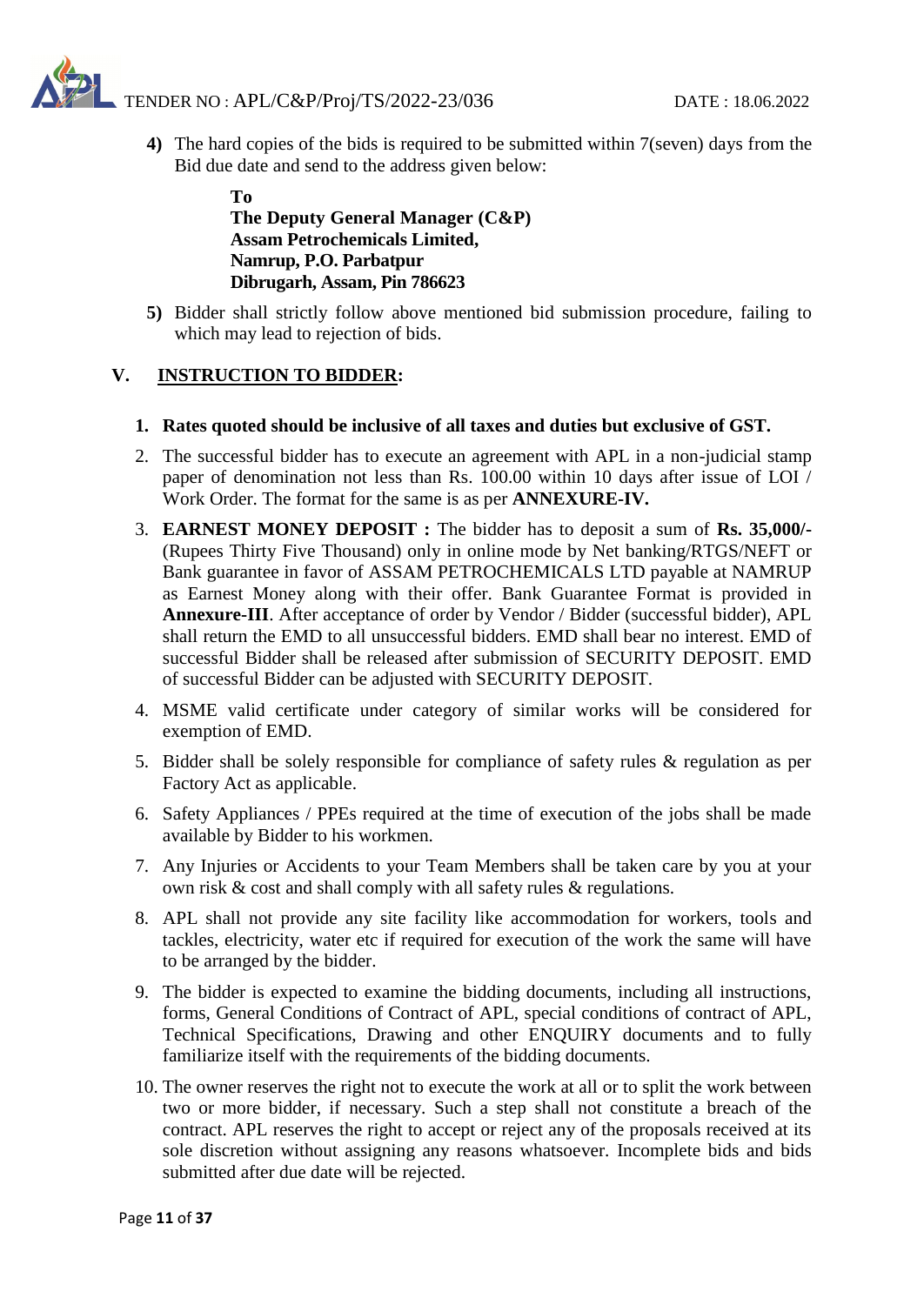- 11. Payment would be made only on actual quantum of work successfully executed to the satisfaction of the Officer–In–Charge.
- 12. The bidder may at its own discretion can examine the site of works and its surrounding and obtain for itself on its own responsibility all information that may be necessary for preparing the bid and entering into the contract. Claims of any kind due to variation or ignorance of site conditions and environmental conditions will not be eligible in any circumstances.
- 13. The bidder shall provide the authority to the person signing the bid.
- 14. Failure to furnish all the information required by the Bidding Documents or the submission of a bid not substantially responsive to the Bidding Document in every respect may result in the rejection of the Bid.
- 15. In addition to the documents submitted online in the e-tendering portal, bidders are requested to submit hard copies of techno-commercial documents along with EMD within 07(seven) days from Bid Due Date. The offers submitted by bidders shall be either neatly spiral bounded or hard bounded. Offers submitted in loose/stapled papers will not be accepted. **No price related information shall be submitted along with the hard copy of documents as mentioned above**. **Non-compliance shall lead to disqualification.**
- 16. **10%** security deposit shall be deposited by the successful bidder within 15(fifteen) days of receipt of LOI / Work Order in the form of CPBG (Contract Performance Bank Guarantee). The format of CPBG enclosed as **Annexure- III**.
- **17. All clauses of GST would be implemented in the contract as per Annexure-I.**
- **18. Price quoted by the party should be firm and shall be valid for 06(six) months from the date opening of the price bid.**
- **19. APL reserves the right to split the contract and award the jobs as mentioned in scope of work into two or more bidder, if necessary.**

## **VI. PRE-QUALIFICATION CRITERIA (PQC) / BID ACCEPTANCE CRITERIA**

- A. The bidder (i.e. Sole Proprietorship firm/ Indian Joint Venture Company Incorporated/Partnership firm/ Consulting firm) should satisfy the following Prequalification criteria for consideration in tendering process:
- a) Should have updated knowledge and clear understanding on Indian and International Regulations and Standards (Oil Industry Safety Directorate (OISD), The Petroleum and Explosives Safety Organization (PESO), Chemicals (MSIHC), Rules*,* 1989*,* Factories Act 1948 and Rules, National Fire Protection Association *(*NFPA), ISO, etc.).
- b) Bidder should have provided at least 01(one) consultancy service in the field of Petrochemical /Refinery/Chemicals for preparation of the 03(three) documents which are: Emergency Response Disaster Management Plan, Quantitative Risk Assessment, Fire Risk Assessment, in the last 05(five) financial years.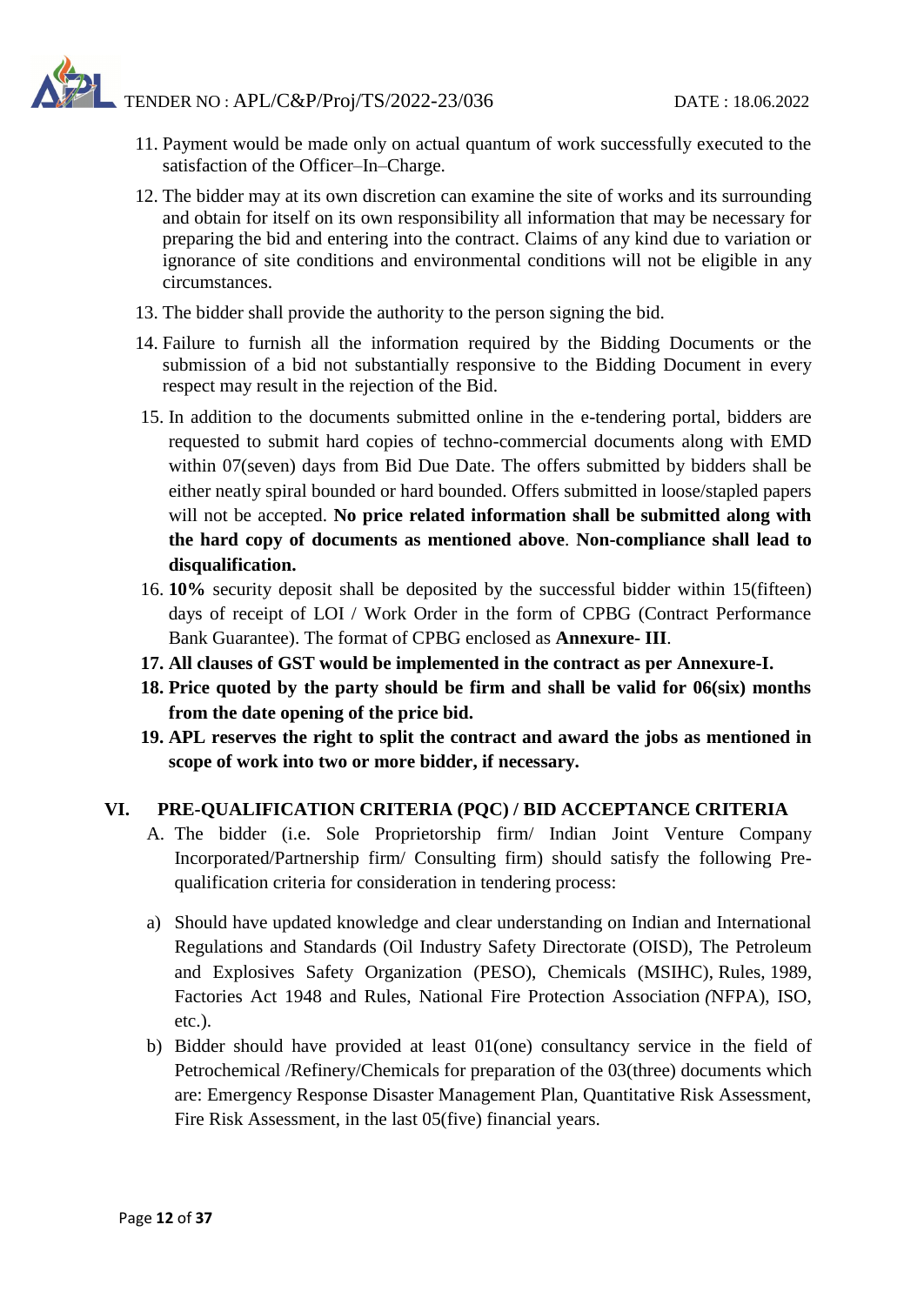Bidder shall have experience in the last 05(five) years of having successfully carried out and completed similar work, calculated from the month previous to the one in which applications are invited, which experience should be any one of the following:

- i. Three similar completed works, each costing not less than INR 5,18,000.00
- ii. Two similar completed works, each costing not less than INR 6,47,500.00
- iii. One similar completed work costing not less than INR 10,36,000.00

Wherein, similar work is defined as execution /preparation of Emergency Response Disaster Management Plan (ERDMP), Quantitative Risk Assessment and Fire Risk Assessment - total value of these  $3$  (three) works has been estimated to be INR 12,95,000.00.

- c) To this effect, bidder should submit copies of respective contracts, along with documentary evidence in respect of satisfactory execution of each of those contracts, in the form of copies of the documents as mentioned below: **Work order and Completion certificate**.
- B. The bidder should provide following details of their Financial Capabilities:
- a) Average Annual Turnover for last three financial years i.e. 2018‐19, 2019‐20 and 2020‐21 should be not less than INR 5,60,000.00
- b) The bidder shall have earned a net positive profit for the last three consecutive years.
- c) The financial net worth of the bidder as per latest audited annual reports as on 31/3/2022 shall be positive.
- d) Audited Balance sheet and profit and loss account of last three financial years.
- e) GST registration certificate.
- f) Income tax return of last 03(three) years.

## **VII. BID REJECTION CRITERIA**

- a) The bidders shall adhere to the following provisions of the Bidding Document without taking any deviations, failing which the Bid shall be considered to be nonresponsive and may be rejected.
- i. Non Meeting Pre-Qualification criteria
- ii. Non-Submission of EMD, if applicable
- iii. Non-submission of Pre-filled agreed terms and conditions along with the unpriced offer / on or before bid due date & time.
- iv. Submission of Prices / rates in SOQ / SOR in un-priced bid.
- v. Incomplete and delay submission of bid.

## **VIII. TECHNO-COMMERICAL BID**

a) APL will examine or cause to be examined the bids to determine whether they are complete, whether the documents have been properly signed & sealed, and whether the bids are generally in order.

The bidders shall furnish the following information also along with their bid:

i. One copy of this Tender Document duly signed on each page as token of acceptance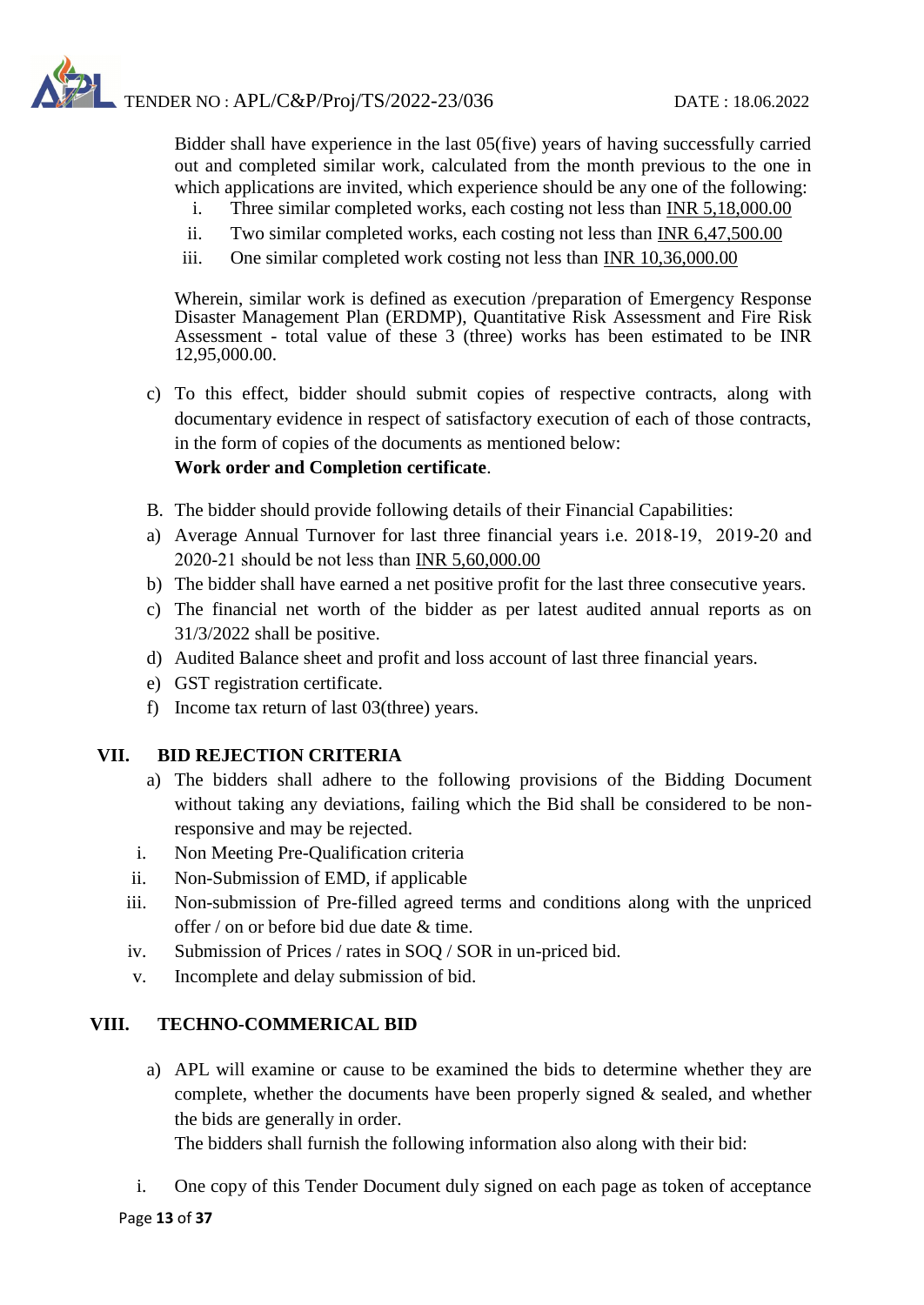of scope of work and all terms & conditions.

- ii. All Pre‐qualification documents as per PQC criteria.
- iii. Company's Organisational Details.
- iv. Bidders shall provide the following documents in addition to all other documents as mentioned in this tender document.
	- 1. PAN card copy
	- 2. GST No.
	- 3. EPF Registration No.
	- 4. Cancelled Bank Cheque.
- v. Time Schedule on a Bar Chart.
- vi. Confirmation on Methodology for preparation of documents for 500TPD Methanol plant.
- vii. The bidder has to deposit a sum of **Rs. 35,000/-** (Rupees Thirty Five Thousand) only as Earnest Money Deposit (EMD) in online mode by Net banking/RTGS/NEFT or Bank guarantee in favor of ASSAM PETROCHEMICALS LTD payable at NAMRUP as Earnest Money along with their offer. Bank Guarantee Format is provided in **Annexure-III**.
- viii. Schedule & list of manpower to be deployed at sites as well as for preparation of reports and total manpower required for the subject assignment.
- ix. List of field test equipment required, if any, for carrying out the studies.
	- b) The bidders who accept conditions of the NIT unconditionally in their Techno‐Commercial offer and meets all qualifying requirements shall only be considered for participation in the price bid, and such determination shall not be open to question.
	- c) The determination will also take into account the bidder's financial and technical capabilities, as well as such other qualifications as APL deem necessary and appropriate.
	- d) Bidder(s) techno-commercially accepted will only be communicated for price bid opening.

## **IX. AMENDMENT OF BIDDING DOCUMENTS**

- a) At any time prior to the deadline for submission of bids as well as up to priced bid opening, APL may, for any reason whether at its own initiative or in response to a clarification or modification requested by any prospective Bidder(s), modify the Bidding documents.
- b) The modifications/amendment will be notified through Addendum /Corrigendum in e-tendering portal https://assamtenders.gov.in & APL's website www.assampetrochemicals.co.in. Bidders shall confirm the inclusion of Addendum / Corrigendum in their bid and shall follow the instructions issued along with addendum / corrigendum.
- c) Bidders shall examine the Bidding documents thoroughly and inform APL of any apparent conflict, discrepancy or error, so that APL may issue appropriate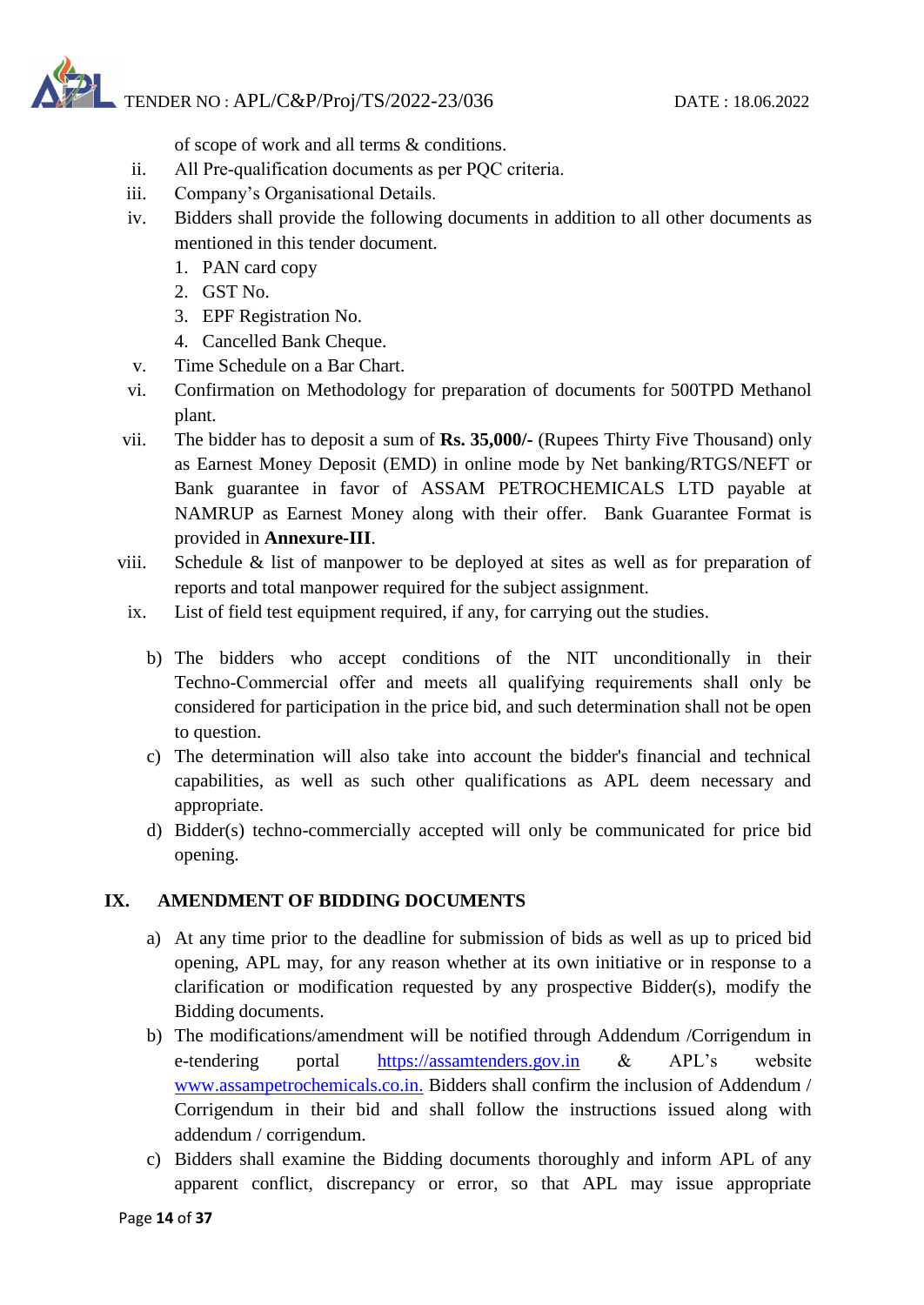

clarification(s) or amendment(s), if required.

## **X. PRICE TO BE FIRM**

a) The fee/charge quoted by the CONSULTANT shall remain firm till the execution of the CONTRACT. No escalation on the quoted rates shall be allowed till the completion of work.

## **XI. TIME SCHEDULE FOR EXECUTION OF THE ASSIGNMENT**

The time schedule for preparation of all the below referred documents is 03(three) months from the date of issue of Work order or LOI.

- 1. Quantitative Risk Assessment (QRA)
- 2. Fire Risk Assessment
- 3. Emergency Response Disaster Management Plan (on-site and off-site)
- 4. HSE Manual
- 5. Fire Emergency Procedure Manual

## **XII. PAYMENT SCHEDULE**

- a) 50% of the work order value would be paid within 01(one) month from the date of acceptance of draft report as per Clause III(h). This would be considered after Closure meeting.
- b) Rest 50% of the work order value would be paid after 01(one) month from the date of submission of Final Report as per Clause III(j).

## **Note: All the above payment milestone will be released only after submission of Security Deposit as per Clause V (16).**

## **XIII. SUSPENSION OF WORK**

- a) OWNER may direct CONSULTANT in writing to suspend all or any part of WORK for such period of time as may be determined by OWNER to be necessary or desirable for the convenience of OWNER. On receipt of such notice, CONSULTANT shall take immediate action to wind up the WORK in such a manner that it will cause least damage to OWNER.
- b) OWNER shall advice CONSULTANT of the period such suspension is likely to cover. CONSULTANT shall remobilize his personnel and resume WORK as expeditiously as possible on receipt of instruction from OWNER to resume the WORK.

## **XIV. TERMINATION OF CONTRACT**

a) Prior to OWNER invoking any of its rights under Clause (b) and (c) below, the PARTIES shall meet and discuss any outstanding of the other PARTY's position. All efforts shall be made by the PARTIES to reach an equitable and amicable solution to such issue or dispute.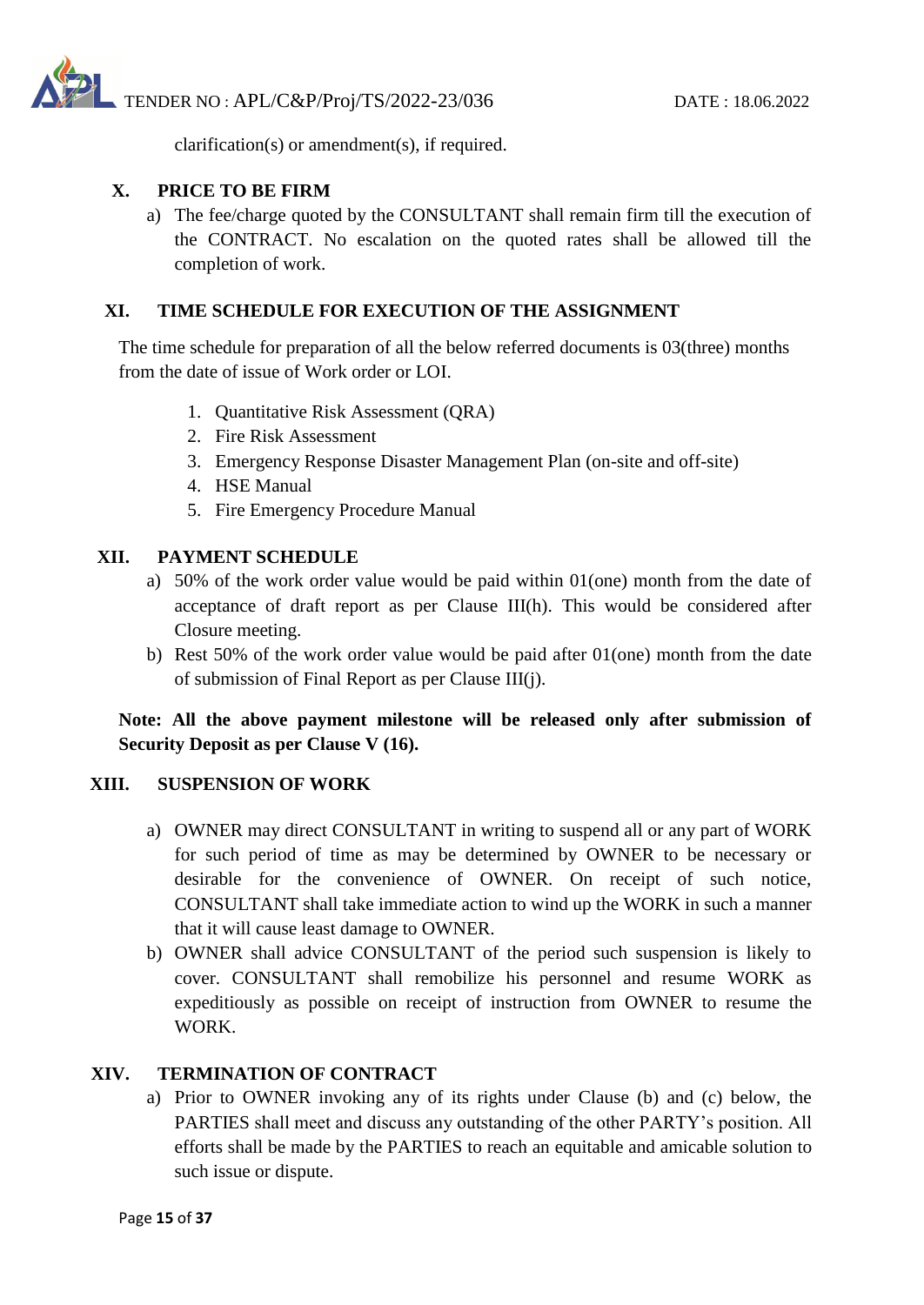- b) OWNER may by written notice to CONSULTANT, terminate CONTRACT whenever OWNER deems such termination to be in its best interests. Upon such termination the provisions of clauses (d) and (g) below shall be applicable.
- c) If CONSULTANT shall neglect to execute WORK with due diligence or expedition, shall refuse or neglect to comply with any reasonable order given to it in writing by OWNER in connection with WORK, or shall contravene any of the provisions of the CONTRACT, OWNER may give notice in writing to CONSULTANT calling upon it to make good the failure, neglect or contravention complained of, within a period of 15(fifteen) DAYS. In CONSULTANT's default of compliance with any such notice, OWNER may without prejudice to its rights rescind or terminate CONTRACT.
- d) Upon notice of termination by OWNER pursuant to clause (b) OWNER may require CONSULTANT to:
	- 1) Terminate all work
	- 2) Deliver to OWNER, Plan, specifications, and drawings produced, prepared, or acquired for WORK.
- e) On termination by OWNER under Clause (c) above OWNER may carry out all remaining WORK either by itself or through its agents or may re-contract to any person or company to execute the same and provide materials, tools, tackles, or labour for the purpose of completing WORK. OWNER has the right to make use of the amount withheld towards the cost of such WORK by giving notice in writing of its intention of doing so to CONSULTANT.
- f) In case of termination under Clause (b) above, OWNER shall elect to carry out by itself or by any other person WORK necessary to complete WORK by using CONSULTANT's design and engineering.
- g) Payment of compensation for the works performed till the date of termination will be decided at the time of termination.

## **XV. JURISDICTION**

a) The Contract shall be governed by and construed in accordance with the law of India as well as the state of Assam. The courts at Dibrugarh/Guwahati, Assam, shall have exclusive jurisdiction over all disputes arising under or in connection with the Contract.

## **XVI. LIABILITY**

- a) It is required to be ensured and suitably incorporated that the Consultant shall comply with the provision of all the Acts and Regulations framed there under from time to time and that are applicable in such type of services and shall bear the burden of the same. Also that the consultant shall indemnify the APL of any liability arising out of its non- compliance of any acts of whatsoever nature it may be.
- b) APL shall have no liability whatsoever concerning the staff deployed by the successful bidder for the purpose. The successful bidder shall keep the APL indemnified against all losses or damages of liability arising out of or imposed in due course of employment of staff by them during entire run of the contract.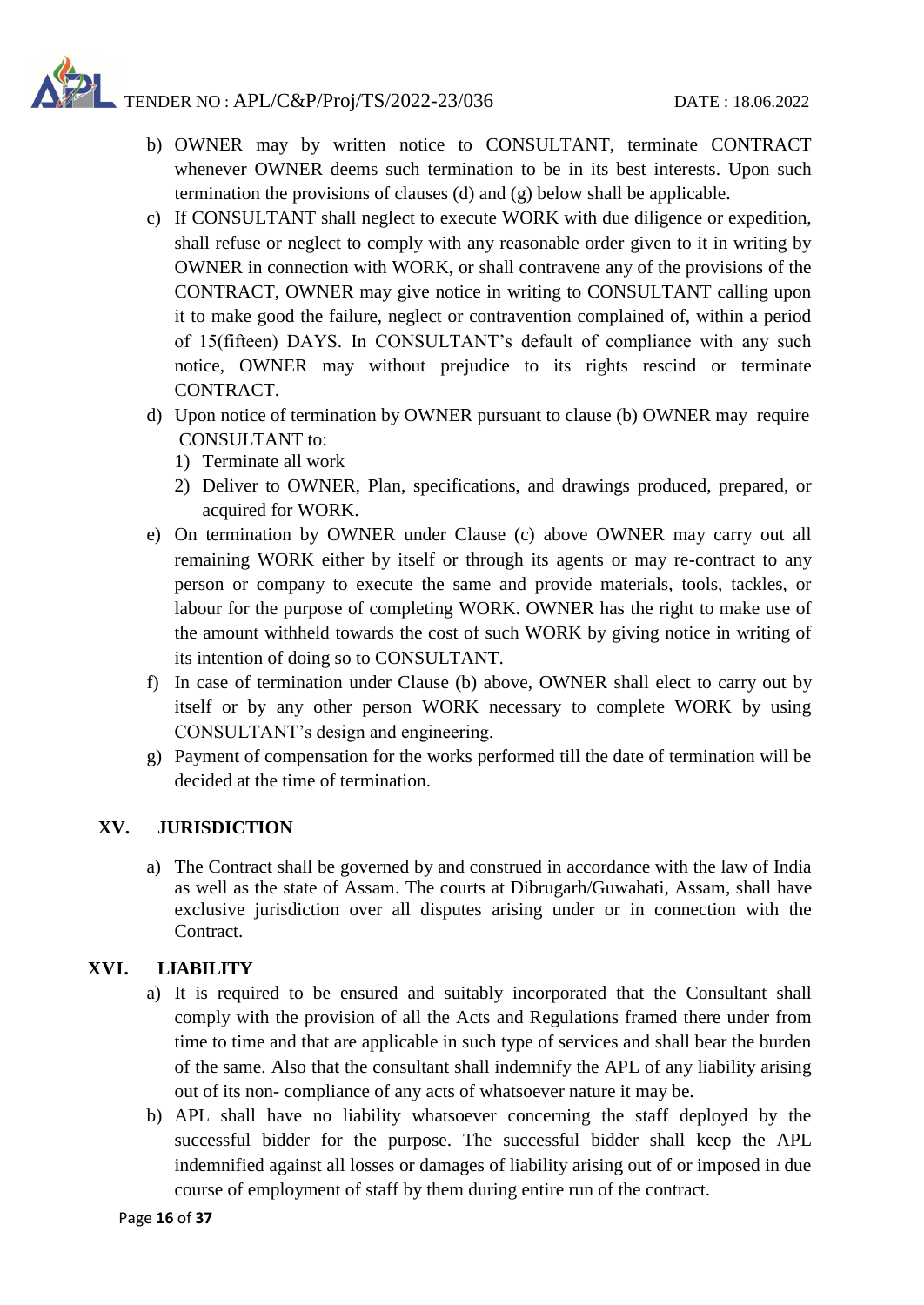c) Owner (APL) shall not be liable for any damage or compensation payable at law in respect of or in consequence of any accident or injury to any accident or injury/death to any workmen or other person during the employment of the contract by the consultant and the consultant shall indemnify the owner against such damages and compensation and against all claims, demand, charges and expresses etc. whatsoever in respect of or in relation there to.

## **A. LIMITATION OF LIABILITY**

- a) The aggregate total liability of the Consultant to Owner under the Contract shall not exceed the total Contract Price, except that this shall not limit the liability of the Consultant for following:
	- 1. In the event of breach of any Applicable law;
	- 2. In the event of fraud, willful misconduct or illegal or unlawful acts, or gross negligence of the Consultant or any person acting on behalf of the Consultant; or
	- 3. In the event of acts or omissions of the Consultant which are contrary to the most elementary rules of diligence which a conscientious Consultant would have followed in similar circumstances; or
	- 4. In the event of any claim or loss or damage arising out of infringement of Intellectual Property; or
	- 5. For any damage to any third party, including death or injury of any third party caused by the Consultant or any person or firm acting on behalf of the Consultant in executing the works.
- b) Neither Party shall be liable to the other Party for any kind of indirect or consequential loss or damage including, loss of use, loss of profit, loss of production or business interruption which is connected with any claim arising under the Contract.
- c) The Consultants Liability for Guaranteed for Time schedule & Liabilities and Performance Guarantees & Liabilities (if any) only shall be limited to an aggregate maximum of 10% (ten percent) of the total fee/Contract price payable by OWNER under the CONTRACT.

## **XVII. CONFIDENTIALTY OF INFORMATION**

## **A. DEFINITION**

Confidential information shall mean all information relating directly or indirectly to the WORK and not available in public domain and which is disclosed to CONSULTANT by or on behalf of OWNER and to OWNER by or on behalf of CONSULTANT.

## **B. DISCLOSURE TO THIRD PARTIES**

CONSULTANT and OWNER shall not disclose confidential information to any third –party without prior written approval of the other PARTY.

## **C. USE OF CONFIDENTIAL INFORMATION**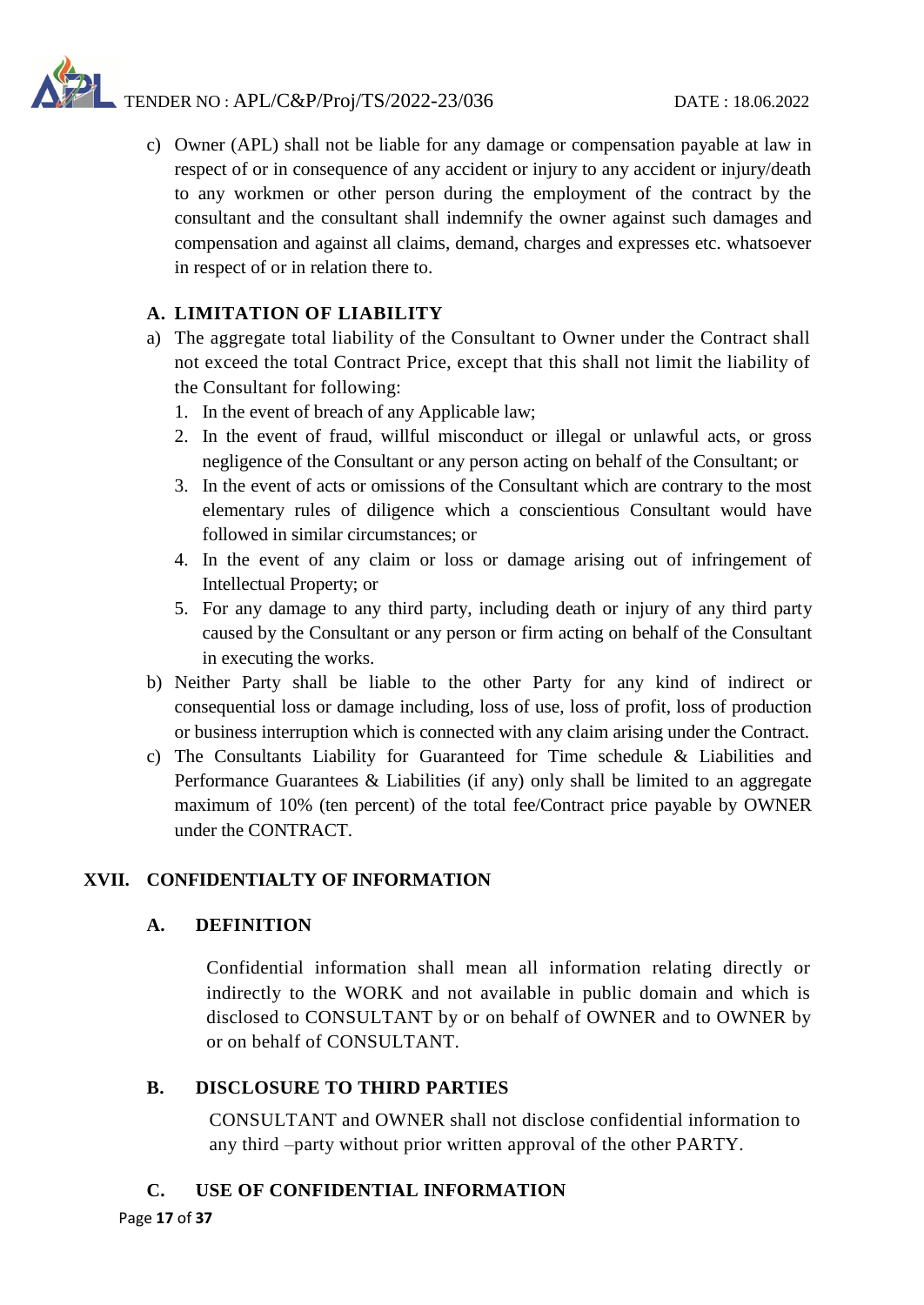

Either PARTY to this CONTRACT shall use the confidential information only for the WORK to be performed for implementing this CONTRACT. Either PARTY will limit disclosure of confidential information within its organization to only those of its employees who need to make use of it for the aforesaid purposes.

#### **XVIII. FORCE MAJEURE**

- a) Neither CONSULTANT, nor OWNER shall be considered in default in the performance of their contracted obligations under the CONTRACT, so long as such performance is prevented or delayed by force majeure, force majeure shall be understood to be any cause beyond the reasonable control of the PARTY affected such as Acts of God, severe earthquake, typhoon, cyclone (except monsoon), floods, lightning, landslide, fire ,explosion, plague, pandemic, strike, lockout, sabotage, hostilities (whether war be declared or not), civil war, rebellion, revolution, insurrection, military or usurped power or confiscation, trade embargoes, restraining order control, destruction, or requisition by order of any Government or any public authority.
- b) The PARTY claiming the benefit of this clause shall forthwith and within 28 (twenty eight) DAYS give notice to the other PARTY specifying the event constituting force majeure and explaining to what extent contractual obligations will thereby be prevented or delayed and the further period for which it is estimated that such prevention or delay will continue. CONSULTANT and OWNER shall as soon as possible in consultation determine the length of delay likely to be caused by such event, and on the basis of available evidence agree in writing on a fair and reasonable extension of time for the completion of WORK, if possible, and any other consequences of Force Majeure. The PARTY claiming force majeure shall notify the other PARTY of the date when the event giving rise to force majeure has ceased to exist.
- c) OWNER and CONSULTANT shall be diligent and use their individual and combined efforts in attempting to prevent, overcome, or avoid the causes of force majeure. The PARTIES upon receipt of notice of force majeure shall confer promptly with each other and mutually agree upon a course of action to remove or alleviate such cases.
- d) If, inspire of the action taken under Clause XVII(c) above, the state of force majeure continues for a period of three (3) months, then the PARTIES shall consult each other to decide as to what action should be taken in the circumstances.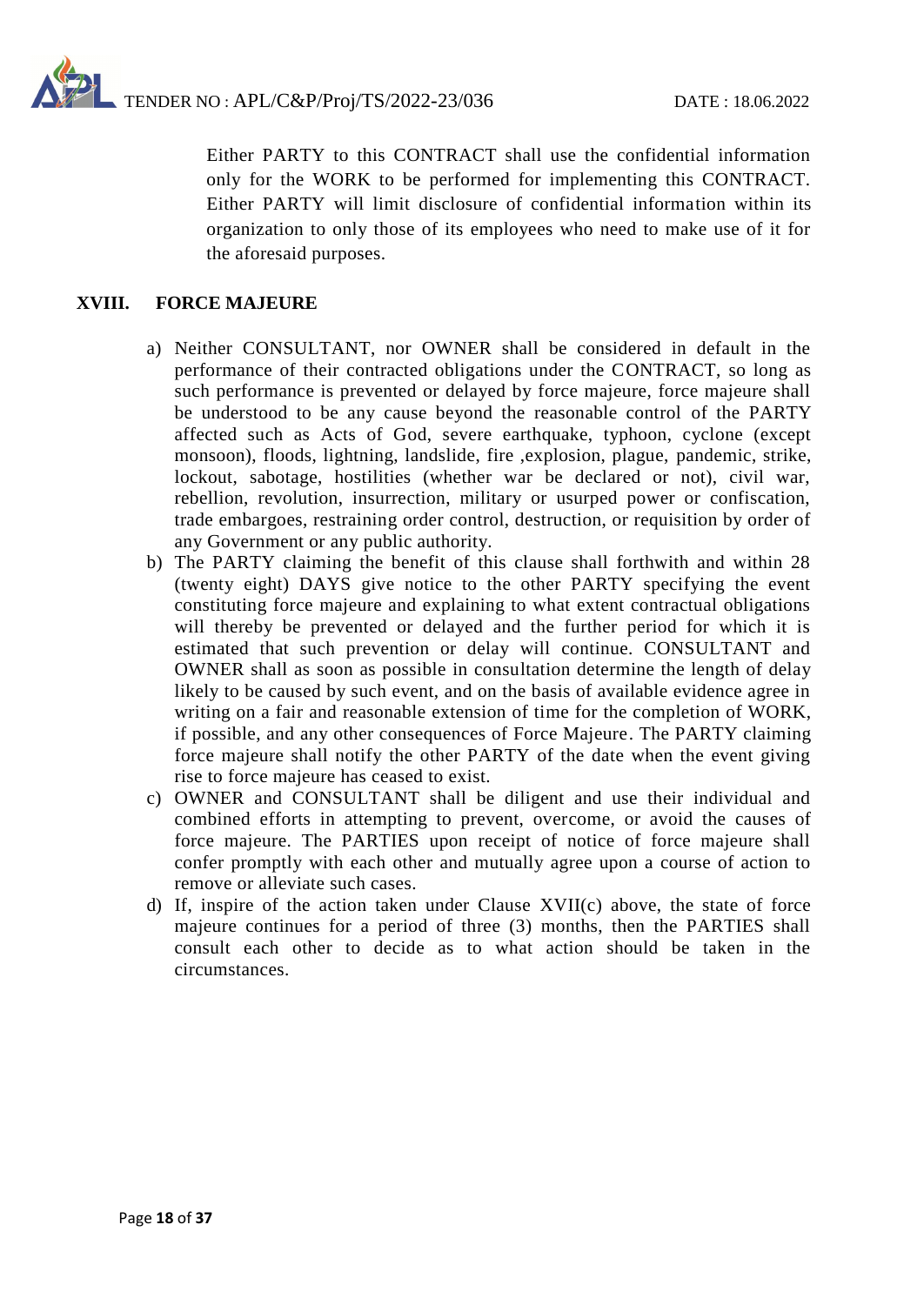## **XIX. REQUIREMENTS FOR E-TENDERING**

- 1. The subject tender is an e-tender and owner has hoisted the complete tender documents on website **https:// <https://assamtenders.gov.in/nicgep/app>** and has ensured its availability for downloading the full set comprising of the above**.** The bidder is expected to download the complete tender documents **including all addendum/corrigendum** only from the above mentioned website i.e. **[https://assamtenders.gov.in/nicgep/app,](https://assamtenders.gov.in/nicgep/app)** as per the index of the tender, fully read and understood the same and submit their acceptance to all tender terms and conditions except deviations, if any**.** Bidder may note that Schedule of rates attached with the tender documents is to be filled in the BOQ (Financial Price Bid  $Part - II$ ).
- 2. The tenderer is expected to examine the tendering documents, including all instructions, specifications/drawings (if any) including all addendum/corrigendum in the tendering document. Failure to furnish all the information required by the tendering documents or submission of tender not substantially responsive to the tendering document in every respect shall result in the rejection of the tender**.**
- 3. The bidding documents are and shall remain the exclusive property of APL without any right of the Bidder to use them for any purpose except bidding and for use by successful Bidder with reference to the work.
- 4. Any person/ bidder downloading the tender document from Owner's web site or purchasing shall do so in strict confidence and shall not part with possession thereof or copy or disclose the provision thereof or any of them or disclose or take copies or tracings of any drawings, plans or routes forming part thereof, it being understood that the information therein are confidential and that the tender documents have been downloaded by the eligible bidder solely for the purpose of bidding.
- 5. Bidders are requested to read the document (Special Instruction to Bidders for Participating in e-tender) SITB available on the moving scroll of the website **<https://assamtenders.gov.in/nicgep/app>** and a copy of the same is also provided along with tender document. Moreover bidders are requested to follow the instructions under "Bid Submission process" under **"Bidders manual Kit**" section available in the homepage at the website.
- 6. The bidder shall submit their offer through e-tendering site as mentioned above, following the steps in the e-tendering portal. Physical hard copies of Techno commercial bids (Part 1) along with the EMD may be send to the under noted address on or before the Bid closing date & time.
- 7. The Owner shall not be responsible for delayed submission of offers or nonsubmission of offers due to any reason whatsoever. The responsibility of ensuring online & on-time submission of their offers lies entirely with the bidders. The bidders are requested to submit the bid online much before date and time of submission, failing which APL shall not be responsible for any such technical problem.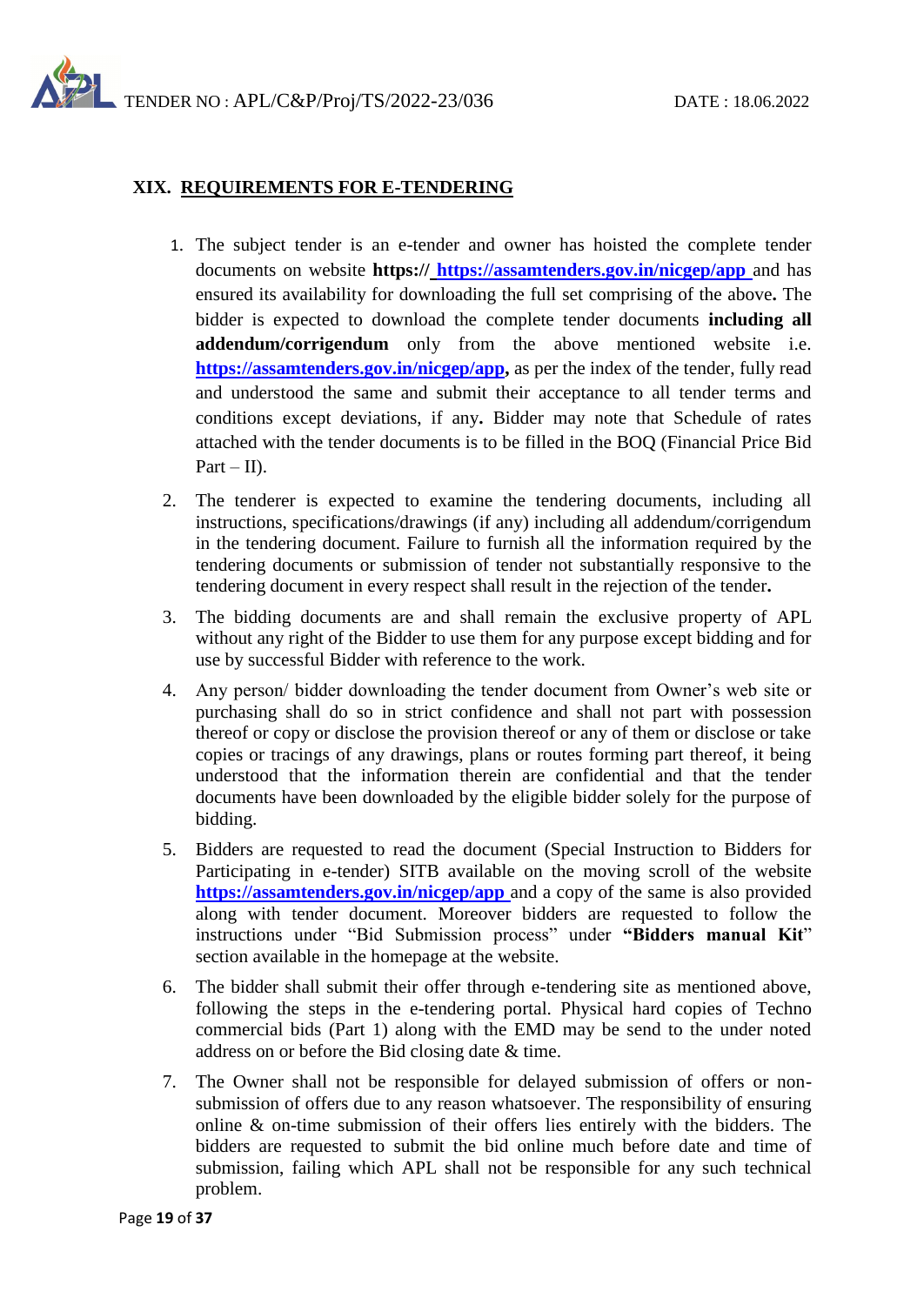- 8. In order to bid for APL e-tenders, all the agencies are required to REGISTER in Assam Tender Portal & obtain a legally valid Class-II & above Digital Signature Certificate (DSC) for their user who is authorized to submit bids on-line from the licensed Certifying Authority (CA). Bidders already possessing the digital signature issued from authorized CAs can use the same in this tender. Further, the bidder should ensure that the email address given in the Registration Form is valid & active as all the communications will be made through this e-mail. For any problem on e-tendering process,kindly contact as per details given in Special Instructions to Bidders (SITB) for e-tendering.
- 9. On no account will any person to whom bidding documents are furnished, part with possession thereof or copy or disclose the provisions thereof or any of them or disclose or take copies of tracings or of any drawing, plan or route forming part thereof, it being understood that the information therein is confidential, and that the bidding documents are therefore being furnished only to bidders in strictest confidence.
- 10. The details as called for in the bidding documents shall be filled and completed by the Bidders in all respect and shall be submitted with requisite information and Appendixes/ Annexure.
- 11. If the space in any Performa of bidding document is insufficient, additional pages shall be separately added. These shall be page numbered and shall also carry the bidding document number and shall be signed by the Bidder and entered in the Index for Bid.
- 12. Bidder shall clearly indicate their legal constitution and the person signing the bid shall state his capacity as also the source of his ability to bind the Bidder. The Power of Attorney or Authorization or other document constituting adequate proof of the ability of the signatory to bind the Bidder, shall be annexed to the bid. APL may reject outright any bid unsupported by adequate proof of the signatory's authority.
- 13. The successful bid submission can be ascertained once acknowledgement is given by the system through bid submission number after completing all the process  $\&$ steps. **Users may also note that the incomplete bids will not be saved by the system and are not available for processing and evaluation.**
- 14. Agencies are advised to digitally sign the documents that are uploaded and encrypt the file data before submitting to the e-tendering portal of Assam Government eprocurement portal by following the given procedure on-line mentioned in the eportal site. The bid shall be digitally signed by someone legally authorized to enter into commitment on behalf of the Bidder. Bidder shall upload among other documents, Power of Attorney in favour of the person who is authorized to enter into commitments on behalf of the Bidder.
- 15. APL will not be bound by any Power of Attorney granted by the Bidder or changes in the constitution of the firm made subsequent to submission of the bid or after the award of the contract. APL may, however, recognize such Power of Attorney and changes after obtaining proper legal advice, the cost of which will be borne by the Bidder.
- 16. The cancellation of any document such as Power of Attorney, Partnership Deed, etc. should be communicated by the Bidder to APL in writing well in time, failing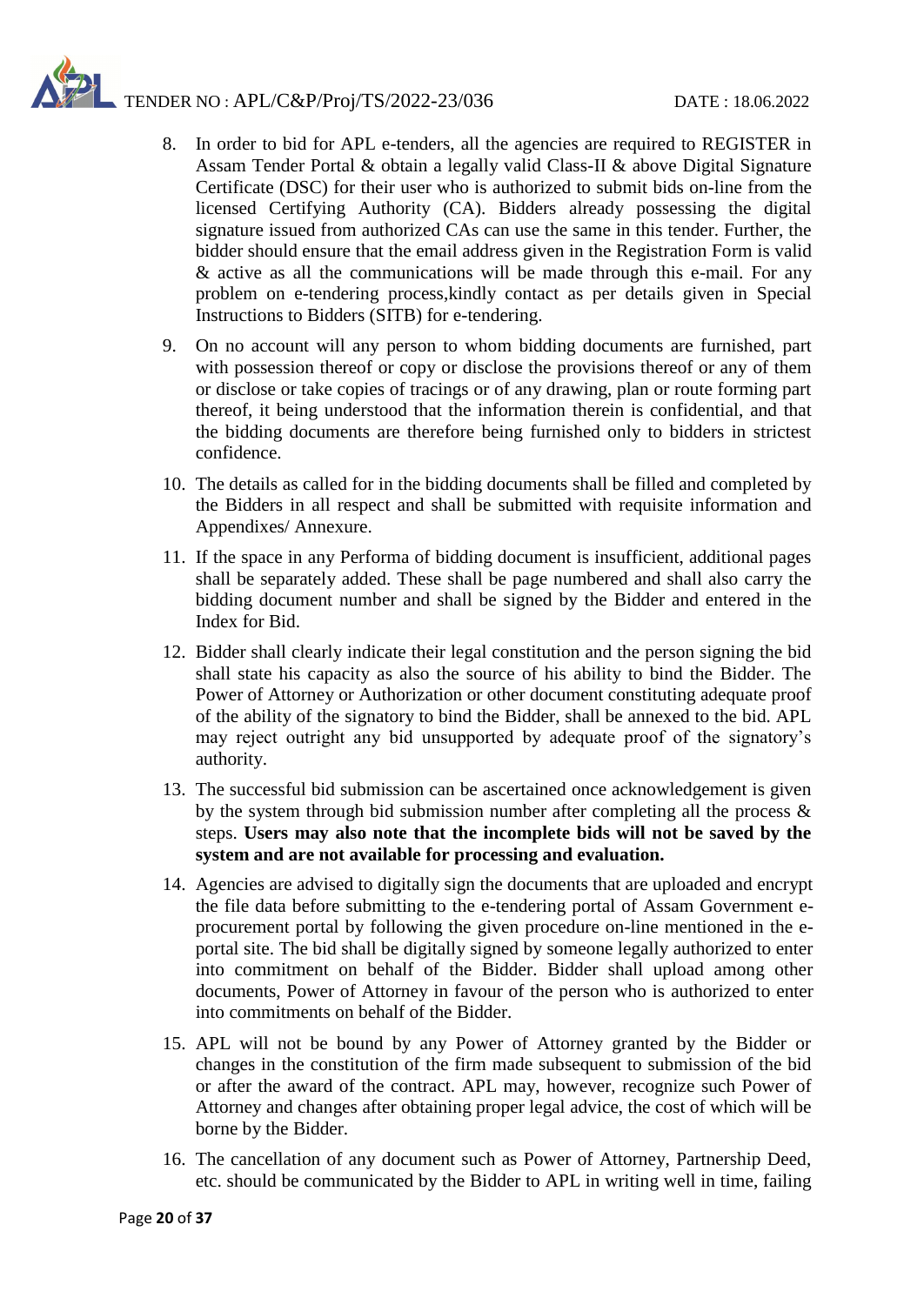

which APL shall have no responsibility or liability for any action taken by APL on the strength of the said documents.

- 17. Should the Bidder have a relative or relatives in APL or one or more of its shareholders are employed in a superior capacity in APL, the relevant authority inviting bids shall be informed of the facts at the time of submission of the bid, failing which the bid may be disqualified or if such fact subsequently comes to light, APL reserves the right to take any other action as it deems fit in accordance with any applicable law, Rules, Regulations of the like in force.
- 18. Bidders/Agencies shall ensure submission of complete information/documentations in the first instance itself. APL reserves the right to complete the evaluation based on the details furnished by the agencies without seeking any subsequent additional information. Bids not in compliance with Bidding Document or with incomplete information documents are liable for rejection.
- 19. Canvassing in any form by the Bidder or by any other agency on their behalf may lead to disqualification of their Bid.
- 20. Unsolicited clarifications to the offer and / or change in the prices during the validity period would render the bid liable for rejection.

## **XX. ORDER OF PRECEDENCE:**

The following order of precedence shall be followed in case of any conflict between various parts of the ENQUIRY specifications:

- i. Corrigendum, if any.
- ii. Instructions to Bidders
- iii. Terms & Conditions for Hiring of Ambulance Service Contract.
- iv. General Conditions of Contract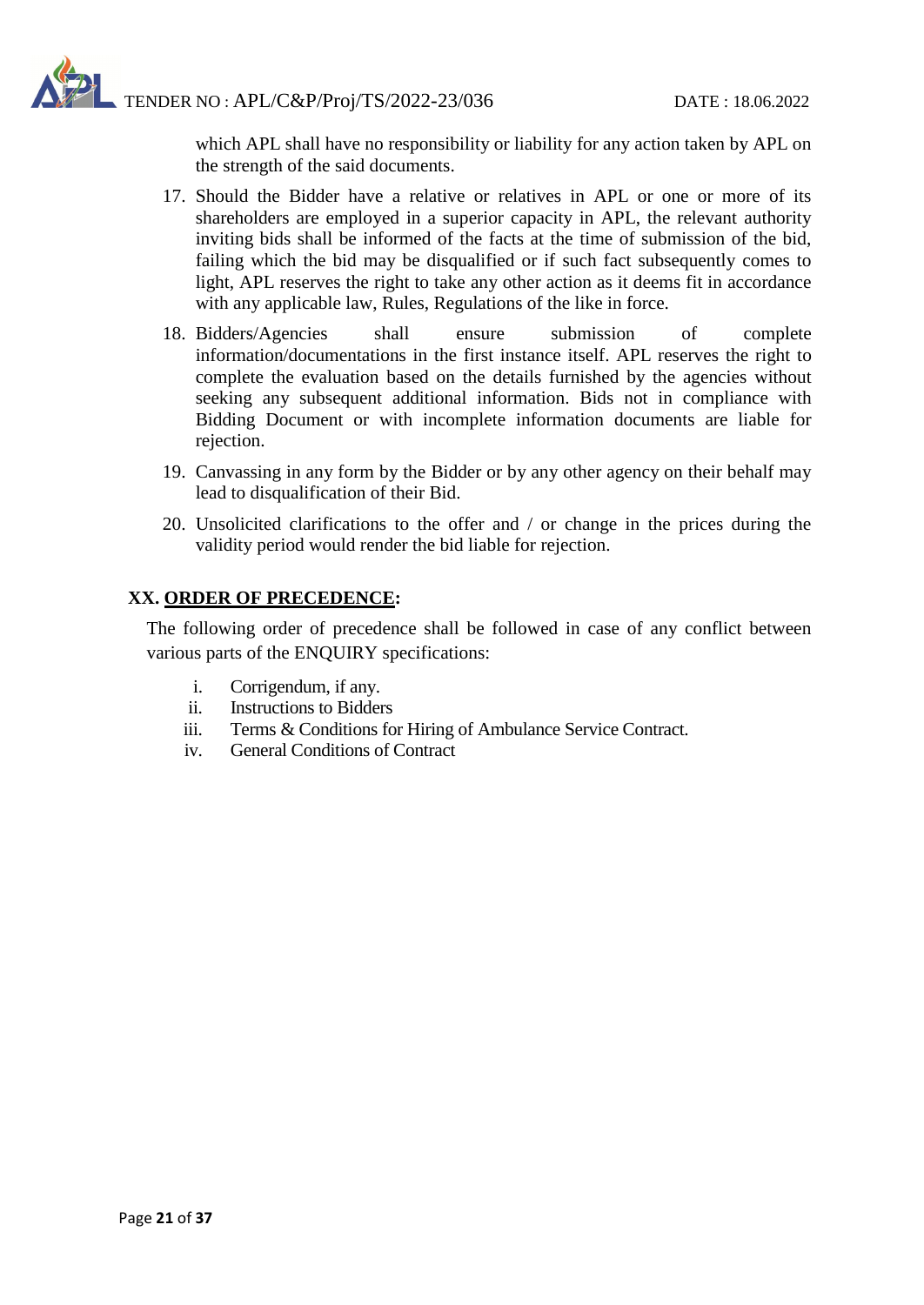

#### **ANNEXURE-I**

#### **A. TAXES, DUTIES AND LEVIES**

- a) The quoted price shall be deemed to be inclusive of all the taxes and duties except GST (i.e. IGST or CGST and SGST/UTGST applicable in case of interstate supply or intra state supply respectively and GST compensation cess, if applicable).
- b) Prices shall be furnished strictly in the appropriate price schedule format(s) enclosed with the bidding document.
- c) Price quoted by the bidder, shall remain firm and fixed until completion of the contract and would not be subject to any variation, except as otherwise specifically provided in the enquiry document(s).

#### **B. GOODS AND SERVICE TAX**

- a) Consultant shall be required to issue tax invoice in accordance with GST act and/or rules so that input credit can be availed by OWNER. In the event that the consultant fail to provide the invoice in the form and manner prescribed under the GST act read with GST invoicing rules there under, OWNER shall not be liable to make any payment on account of GST against such invoice.
- b) GST shall be paid against receipt of tax invoice and proof of payment of GST to Government (or auto-population of input tax credit on GSTIN portal). In case of nonreceipt of tax invoice and/or non-payment of GST by the consultant (or non-autopopulation of input tax credit on GSTIN portal), OWNER shall with hold the payment of GST.
- c) GST payable under reverse charge for specified services/goods under GST act or rules, if any shall not be paid to the consultant but will be directly deposited to the government by OWNER.
- d) Where OWNER has the obligation to discharge GST liability under reverse charge mechanism and OWNER has paid or is liable to pay GST to the government on which interest/penalty becomes payable as per GST law for any reason which is not attributable to OWNER or ITC w.r.t such payment is not available to OWNER for any reason which is not attributable to OWNER, then OWNER shall be entitled to deduct/set off /recover such amount against any amounts paid/payable by OWNER to consultant.
- e) The Consultant shall always comply with the requirements of applicable laws and provide necessary documents as prescribed under the rules and regulations, as applicable from time to time. In particular, if any tax credit, refund or any other benefit Is denied/delayed to OWNER due to any non-compliance/ delayed compliance by the supplier under the GST act (including but not limited to failure to upload the details of the sale on GSTN portal, failure to pay GST to the government or due to non-furnishing or furnishing of incorrect or incomplete documents, nonfiling of GST return by the Consultant), the Consultant shall be liable to reimburse OWNER for all such losses and other consequences including but not limited to the tax loss, interest and penalty. OWNER shall be entitled to recover such amount from the consultant by way of adjustment from the next invoice, encashment of PBG or by way of any other means.
- f) TDS under GST, if applicable shall be deducted from consultant's bills at applicable rates and a certificate as per rules for tax so deducted shall be provided to consultant.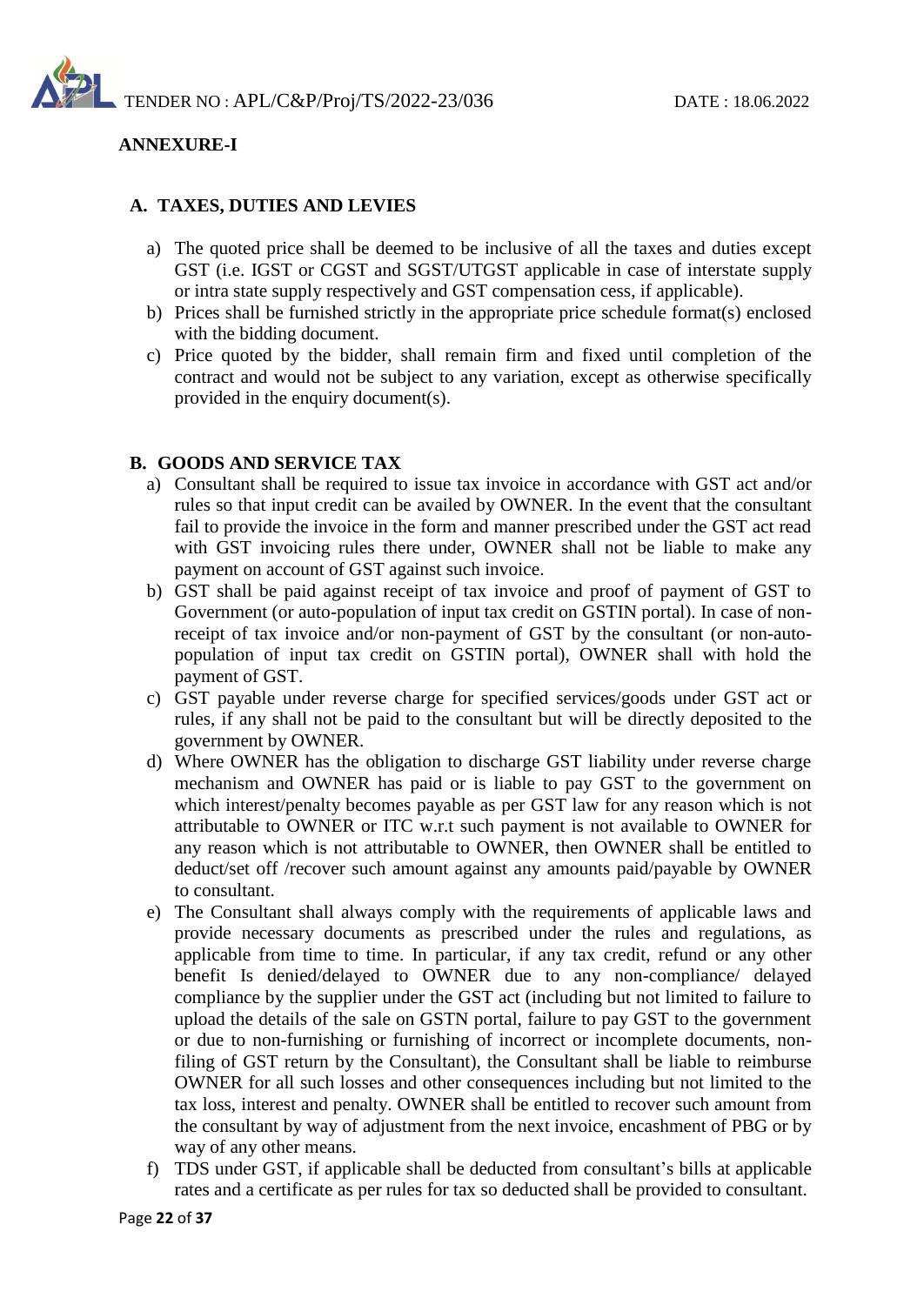- g) The consultant will be under obligation for charging correct rate of tax as prescribed under the respective tax laws. Further the consultant shall avail and pass on benefits of all exemptions/concessions available under tax laws.
- h) The consultant will be liable to ensure to have registered with the respective tax authorities and to submit self-attested copy of such registration certificates and the consultant will be responsible for procurement of material in its own registration (GSTIN).
- i) In case bidder is covered under composition scheme under GST law, then bidder shall quote the price inclusive of GST. Further, such bidder should mention "cover under composition system" in column for GST of price schedule.
- j) OWNER will prefer to deal with registered supplier of goods/services under GST. Therefore, bidders are requested to get themselves registered under GST, If not registered yet. However, in case any unregistered bidder is submitting their bid, their prices will be loaded with applicable.
- k) GST while evaluation of bid. Where OWNER is entitled for input credit of GST, the same will be considered for evaluation of bid as per evaluation methodology of tender document.
- l) Owner will issue road permit/ e-way bills. However, wherever applicable Consultant/vendor will issue road permit/e-way bills.

## **C. APPLICABILITY OF TAX CREDIT**

100% of GST input credit will be available to APL on the service which is otherwise

available as per the provisions of the law.

#### **D. STATUTORY VARIATION**

No variation on account of taxes and duties, statutory or otherwise, shall be payable to Consultant except for the following:

GST: If after the due date of submission of last price bid and upto the contractual completion period (including extended contractual completion period for the reasons attributable to Owner or due to Force Majeure condition), any increase/decrease occurs in the applicable rate of GST, the variation in such GST shall be to OWNER's account and shall be adjusted (increase / decrease) to / from the Contractor's / Consultant's invoices based on the documentary evidence.

Any increase in GST after the contractual completion period (including extended contractual completion period for the reasons attributable to Owner or due to Force Majeure condition) shall be to Contractor's / Consultant's account. However, any decrease in the rate of GST shall be passed on to OWNER.

For calculating Statutory Variations, ceiling amount as declared by the Bidder in price schedule shall only be considered.

Any new taxes, duties, cess, levies notified or imposed after the due date of submission of last /final price bid but before the contractual date of delivery (including extended contractual delivery period for the reasons attributable to OWNER or due to Force Majeure condition) shall be to OWNER's account. These shall be reimbursed against documentary evidence. However, in case of delay attributable to vendor, any new or additional taxes and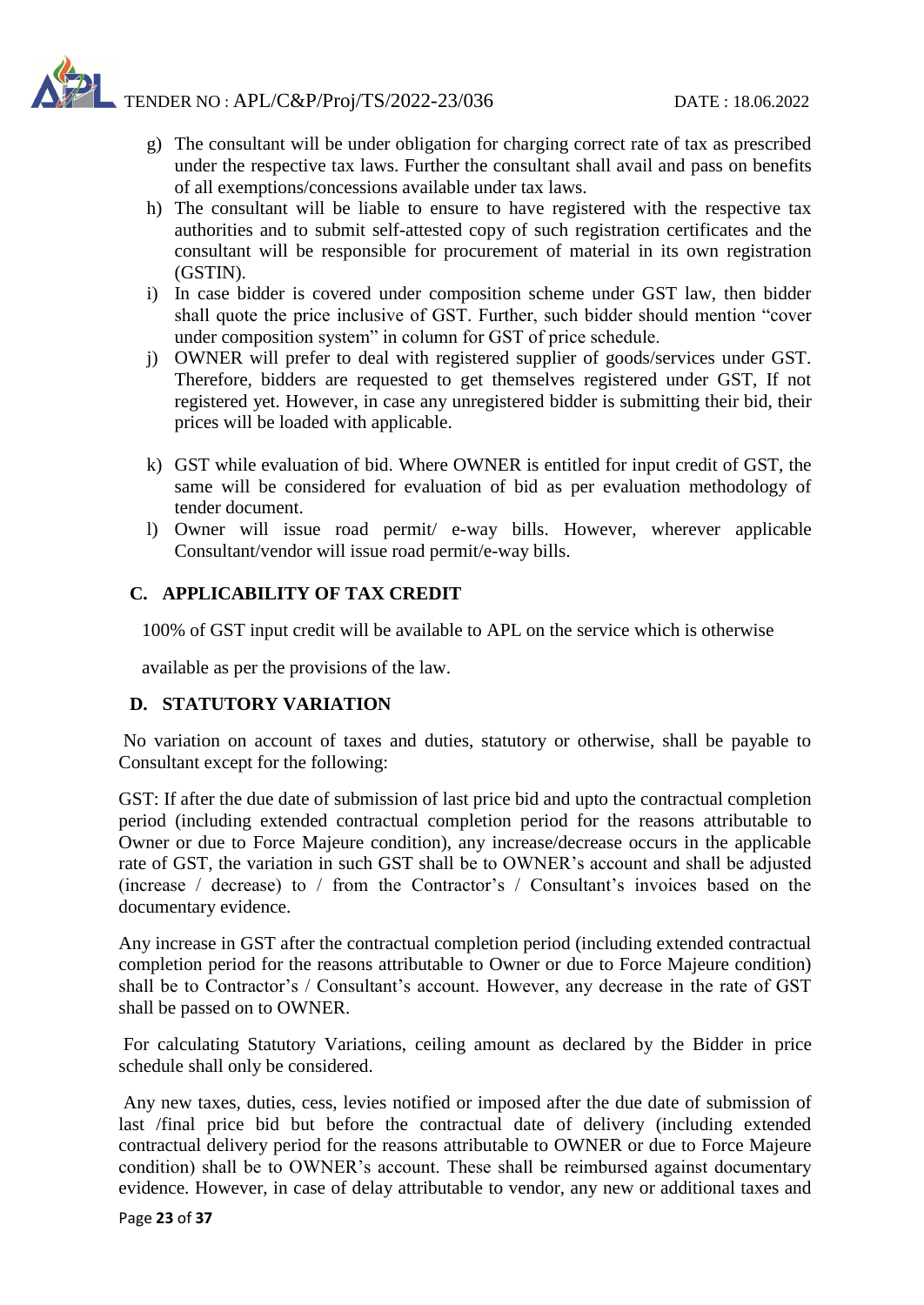

duties imposed after Time for Completion, as above, shall be to Contractor's / Consultant's account.

#### **E. Income Tax & Corporate Tax:**

- a) Income Tax deductions shall be made from all payments made to the Contractor / Consultant as per the rules and regulations in force in accordance with the Income Tax Act prevailing from time to time & TDS Certificate shall be provided.
- b) Corporate Tax Liability, if any, shall be to Contractor's / Consultant's account.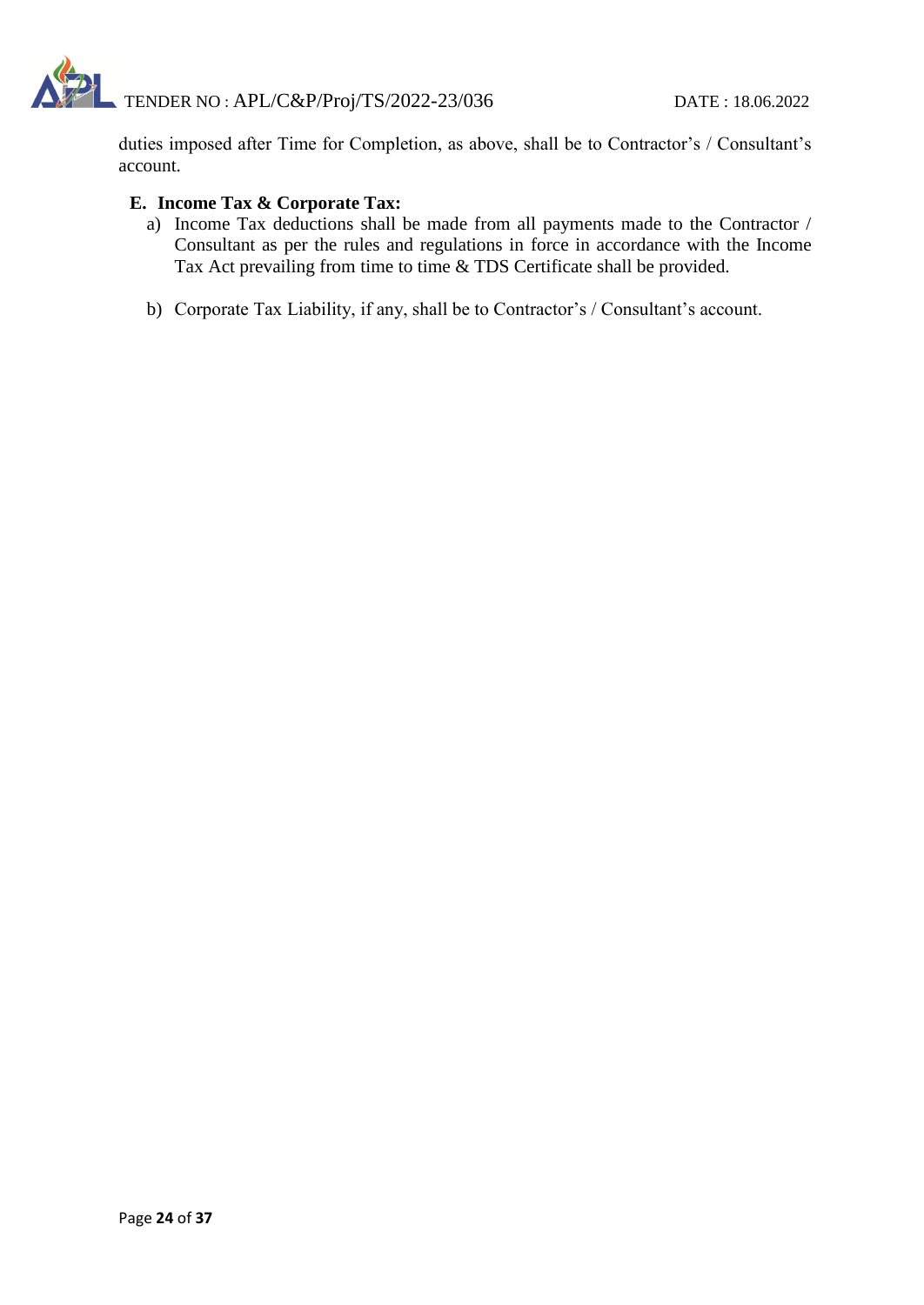

#### **ANNEXURE-II**

| S1             | Description of Job             | Unit            | Quoted Rate | Quoted Rate in figures (Rs) |
|----------------|--------------------------------|-----------------|-------------|-----------------------------|
| No             |                                |                 | (Rs)        |                             |
|                |                                |                 |             |                             |
| $\mathbf{1}$   | Quantitative Risk Assessment   | LS              |             |                             |
|                | (QRA)                          |                 |             |                             |
|                |                                |                 |             |                             |
|                |                                |                 |             |                             |
| $\overline{2}$ | Fire Risk Assessment           | LS.             |             |                             |
|                |                                |                 |             |                             |
|                |                                |                 |             |                             |
| 3              | Emergency Response Disaster    | LS.             |             |                             |
|                | Management Plan (on-site and   |                 |             |                             |
|                | off-site)                      |                 |             |                             |
| $\overline{4}$ | HSE manual                     | $\overline{LS}$ |             |                             |
|                |                                |                 |             |                             |
|                |                                |                 |             |                             |
| 5              | Procedure<br>Fire<br>Emergency | LS              |             |                             |
|                | Manual                         |                 |             |                             |
|                |                                |                 |             |                             |
|                |                                |                 |             |                             |
|                | Total--- $(1)$                 |                 |             |                             |
|                |                                |                 |             |                             |
|                |                                |                 |             |                             |
|                |                                |                 |             |                             |

Applicable Rate of GST to be mentioned by Bidder ------------- (2)

IGST @...................... CGST @........................ SGST @......................

Total Amount  $(1) + (2) =$ 

Amount in Words--- Rupees\_\_\_\_\_\_\_\_\_\_\_\_\_\_\_\_\_\_\_\_\_\_\_\_\_\_\_\_\_\_\_\_\_\_\_\_\_\_\_\_\_\_\_\_\_\_\_\_\_\_ **Note:**

- 1. Specify IGST in case of interstate supply or Specify CGST, SGST/ UTGST in case of intrastate supply.
- 2. In case GST% varies from item to item, mention item wise GST % (use additional sheet on your letterhead if required).
- 3. 100% amount of GST shall be considered as Input Tax Credit and BIDER shall be reimbursed GST only against invoices issued in accordance with GST rules.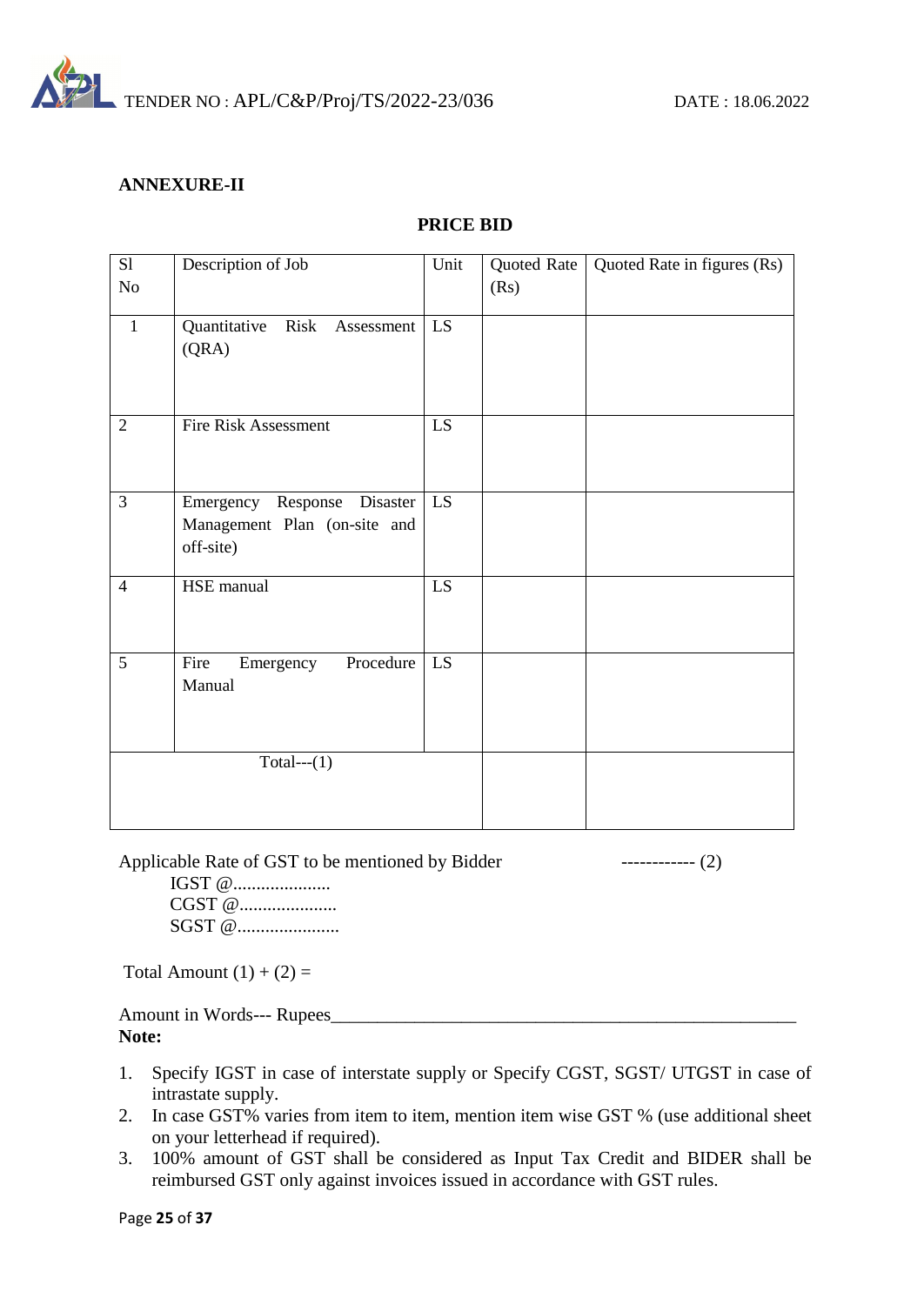- 4. Bidder shall furnish GST Registration Numbers, HSN Code and SAC No. in all invoices.
- 5. In case the bidder is covered under Composition Scheme under GST laws, then bidder should quote the price inclusive of the GST (CGST & SGST/UTGST or IGST). Further, such bidder should mention "Cover under composition system" in above column for GST (CGST & SGST/UTGST or IGST), under such circumstances, bidder's price will not be loaded with GST.
- 6. The classification of goods as GST per Act should be correctly done by the consultant to ensure that input tax credit (if any) benefit is not lost to the OWNER on account of any error on the part of the BIDDER.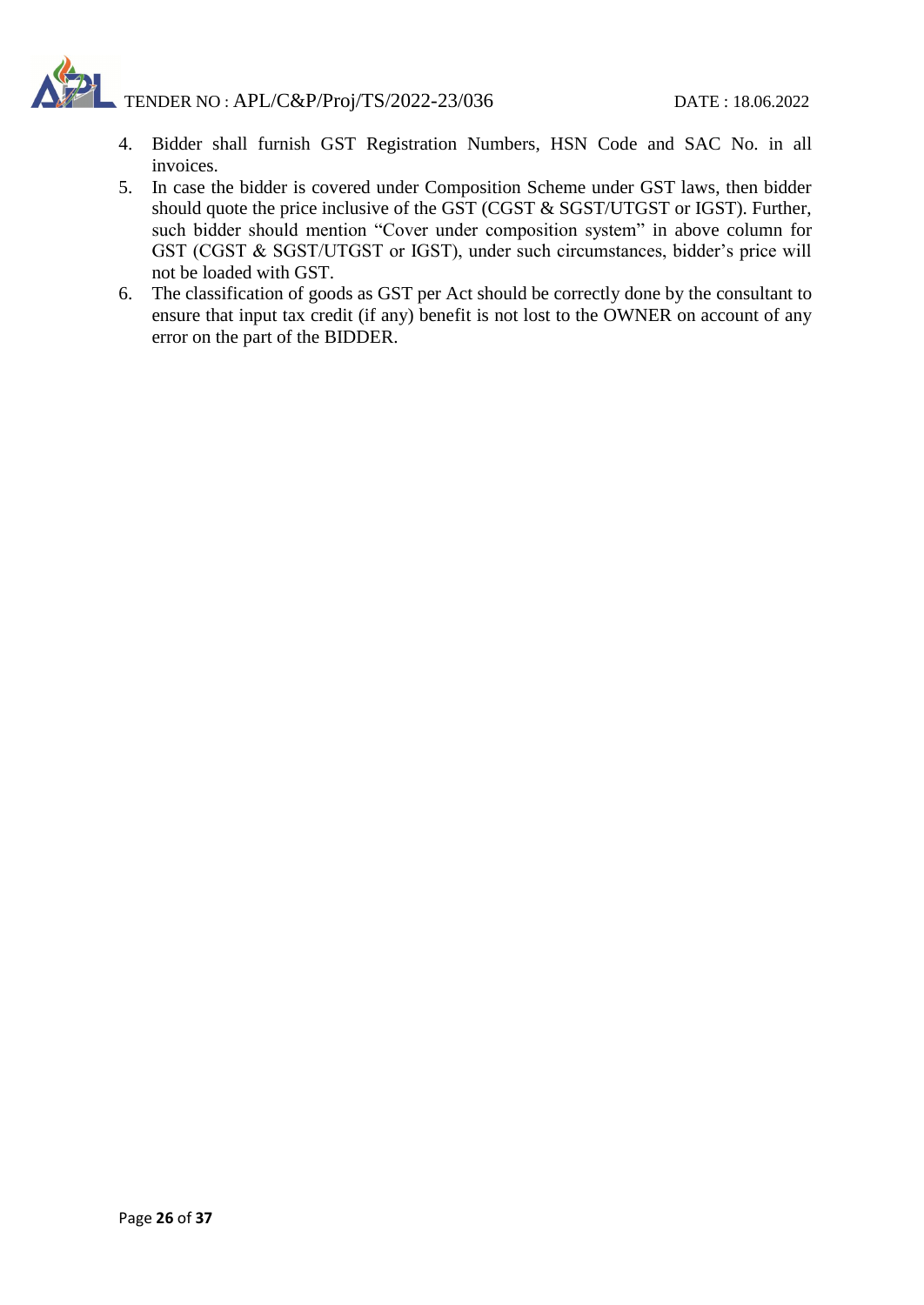

#### **ANNEXURE-III**

## **BANK GUARANTEE FOR SECURITY / PERFORMANCE GUARANTEE / DEFECT LIABILITY OF THE OBLIGATIONS OF CONSULTANT**

(On non-judicial stamp paper of appropriate value)

To,

Assam Petro-Chemicals Ltd.

Namrup, P.O.-Parbatpur, Dist.-Dibrugarh, Pin-786623 (Assam)

IN CONSIDERATION OF THE ASSAM PETROCHEMICALS LTD. a Company registered under the Companies Act 1956, having its registered office at Orion Place, Mahapurus Srimanta Sankardev Path, Guwahati 781005, India (hereinafter called "the Corporation" which expression shall include its successors and assigns) having awarded to M/s business/a company registered under the Companies Act, 1956 having its office at \_\_\_\_\_\_\_\_\_\_\_\_\_\_\_\_\_\_\_\_\_\_\_\_\_\_\_\_\_\_ (hereinafter referred to as "the Consultant" which expression shall wherever the subject or context so permits includes its successors and assigns) a supply contract in terms inter alia, of "the Corporation's" Order No. \_\_\_\_\_\_\_\_\_\_\_\_ dated \_\_\_\_\_\_\_\_\_\_\_\_\_\_\_\_\_\_ and the General purchase conditions of "the Corporation" and upon the condition of "Consultant" furnishing security for the performance of "the Consultant" obligations and/or discharge of "the Consultant" liability under and/or in connection with the said Consultancy service up to a sum of Rs. (Rupees\_\_\_\_\_\_\_\_\_\_\_\_\_\_\_\_\_\_\_\_\_) amounting to 10% (ten percent) of the total order / contract value.

We, \_\_\_\_\_\_\_\_\_\_\_\_\_\_\_\_\_\_\_\_\_\_ (hereinafter called "the Bank" which expression shall include its successors and assigns) hereby jointly and severally undertake and guarantee to pay to "the Corporation" in rupees forthwith on demand in writing and without protest or demur of any and all moneys anywise payable by "the Consultant " to "the Corporation" under, in respect of or in connection with the said supply contract inclusive of all the Corporation's losses and damage and costs, (inclusive between attorney and client) charges, and expenses and other moneys anywise payable in respect of the above as specified in any notice of demand made by "the Corporation" to the Bank with reference to this Guarantee up to and aggregate limit of R  $\qquad$  (Rupees  $\qquad$ "the Bank" hereby agrees with "the Corporation" that:

4. This Guarantee/Undertaking shall be a continuing Guarantee / Undertaking and shall remain valid and irrecoverable for all claims of "the Corporation" and liabilities of "the Consultant" arising up to and until midnight of \_\_\_\_\_\_\_\_\_\_\_\_\_\_\_\_\_\_\_\_\_\_\_\_\_\_\_\_\_\_\_\_

5. This Guarantee/Undertaking shall be in addition to any other guarantee or security whatsoever that "the Corporation" may now or any time anywise have in relation to "the Consultant'' obligation/liabilities under and/or connection with the said supply contract, and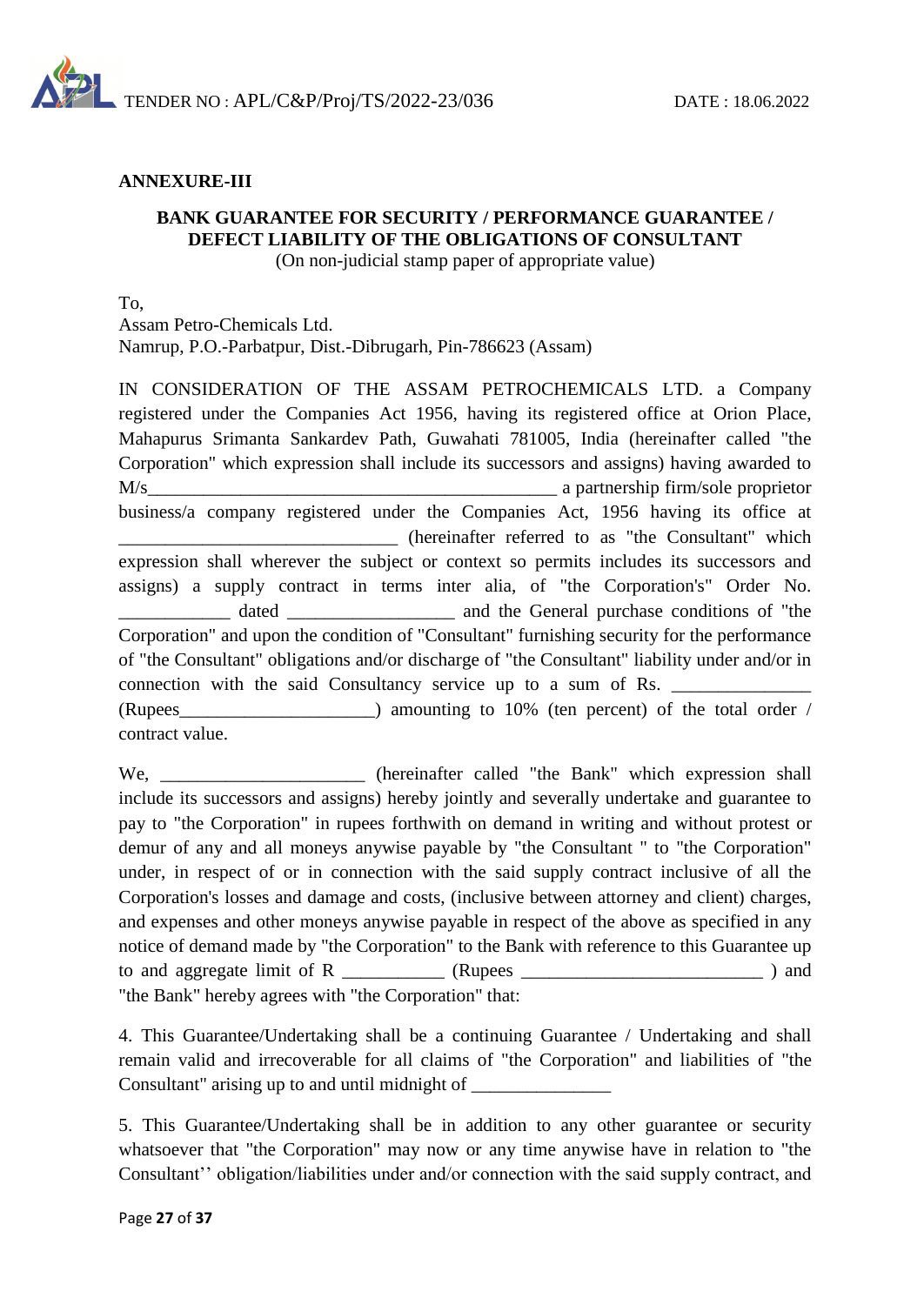

"the Corporation" shall have full authority to take recourse to or enforce this security in preference to the other security(ies) at its sole discretion and no failure on the part of "the Corporation" to enforcing or requiring enforcement to any other security shall have the effect of releasing "the Bank" from its full liability hereunder.

6. "The Corporation" shall be at liberty without reference to "the Bank" and without affecting the full liability of "the Bank" hereunder to take any other security in respect of "the Consultant " obligation and/or liabilities under or in connection with the said supply contract and to vary the term vis-a-vis "the Consultant" of the said supply contract or to grant time and/or indulgence to "the Consultant " or to reduce or to increase or otherwise vary the prices of the total contract value or to release or to forebear from enforcement of all or any of the obligations of "the Consultant " under the said supply contract and/or the remedies of "the Corporation" under any other security(ies) now or hereafter held by "the Corporation" and no such dealing(s), variation(s) or other indulgence(s) or agreement(s) with "the Consultant" or release of forbearance whatsoever shall have the effect of releasing "the Bank" from its full liability to "the Corporation" hereunder or of prejudicing rights of "the Corporation" against "the Bank".

7. This Guarantee/Undertaking shall not be determined or affected by the liquidation or winding up, dissolution or change of constitution or insolvency of "the Consultant " but shall in all respects and for all purposes be binding and operative until payment of all moneys payable to "the Corporation" in terms hereof.

8. "The Bank" hereby waives all rights at any time inconsistent with the terms of this Guarantee/Undertaking and the obligations of "the Bank" in terms hereof shall not be anywise affected or suspended by reason of any dispute having been raised by "the Consultant " (whether or not pending before any arbitrator, officer, tribunal or court) or any denial of liability by "the Consultant" or any other order of communication whatsoever by "the Consultant" stopping or preventing or purporting to stop or prevent any payment by "the Bank" to "the Corporation" in terms hereof.

9. The amount stated in any notice of demand addressed by "the Corporation" to "the Bank" as liable to be paid to "the Corporation" by "the Consultant " or as suffered or incurred by "the Corporation" on account of any losses or damages or costs, charges/and/or expenses shall be as between "the Bank" and "the Corporation" be conclusive of the amount so liable to be paid to "the Corporation" or suffered or incurred by "the Corporation", as the case may be, and payable by "the Bank" to "the Corporation", in terms hereof.

10. Notwithstanding anything contained herein above:

i) Our liability under this guarantee shall not exceed Rs..........

ii) This Bank Guarantee shall be valid up to and including .......; and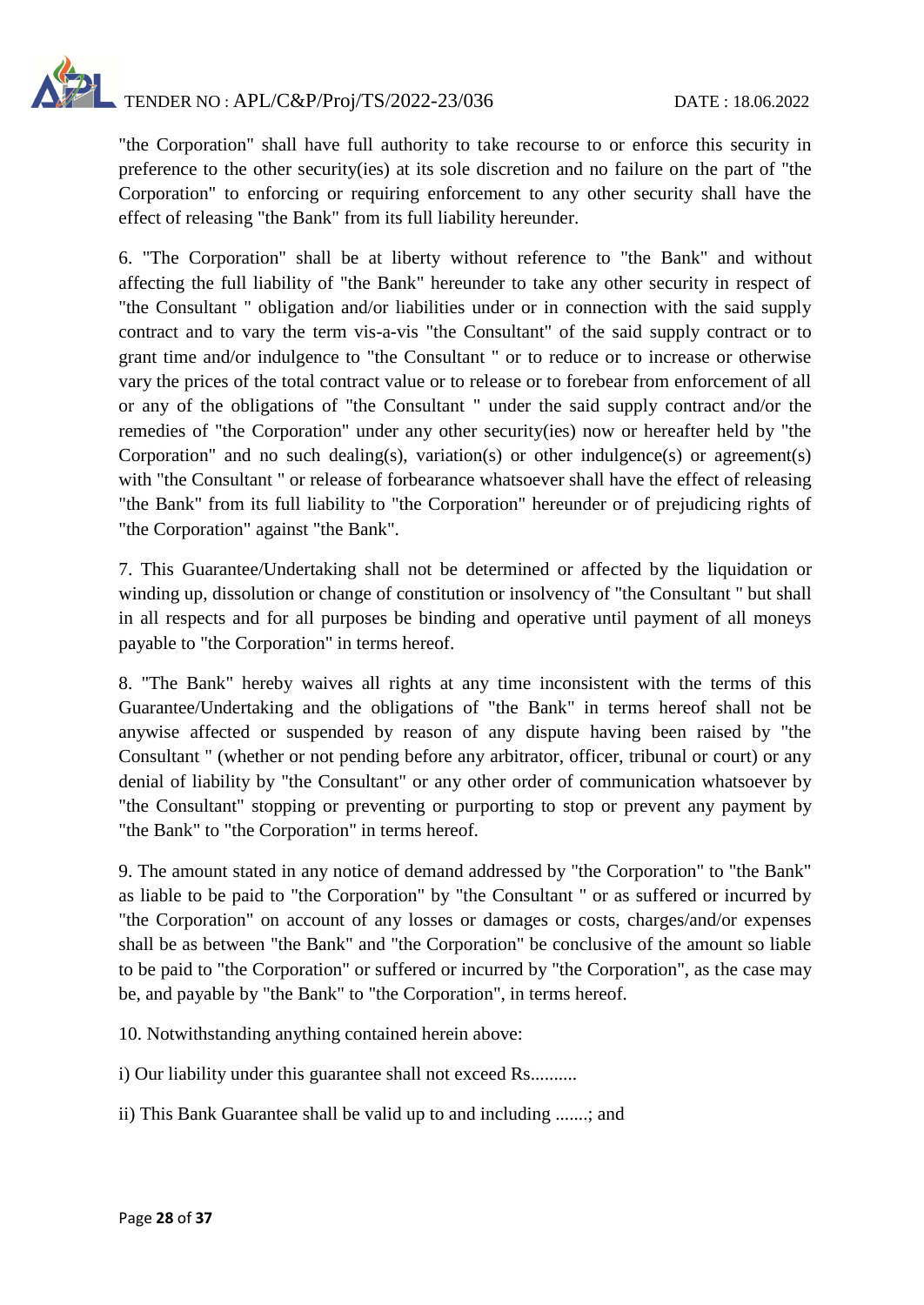iii) We are liable to pay the guarantee amount or any part thereof under this Bank Guarantee only and only if you serve upon us a written claim or demand on or # before the expiry of 30 days from the date of expiry of this guarantee.

11. "The Bank" has power to issue this guarantee in favour of "the Corporation" in terms of the documents and/or the agreement/contract or MOU entered into between "the Consultant" and "the Bank" in this regard.

IN WITNESS where of \_\_\_\_\_\_\_\_\_\_\_\_\_\_\_\_\_\_ Bank, has executed this document at \_\_\_\_\_\_\_\_\_\_\_\_\_\_\_\_ on \_\_\_\_\_\_\_\_\_\_\_\_\_\_\_.

\_\_\_\_\_\_\_\_\_\_\_\_\_\_\_\_\_\_\_\_\_\_\_\_\_\_\_\_ Bank

(By its constituted attorney)

(Signature of a person authorized to sign on behalf of "the Bank")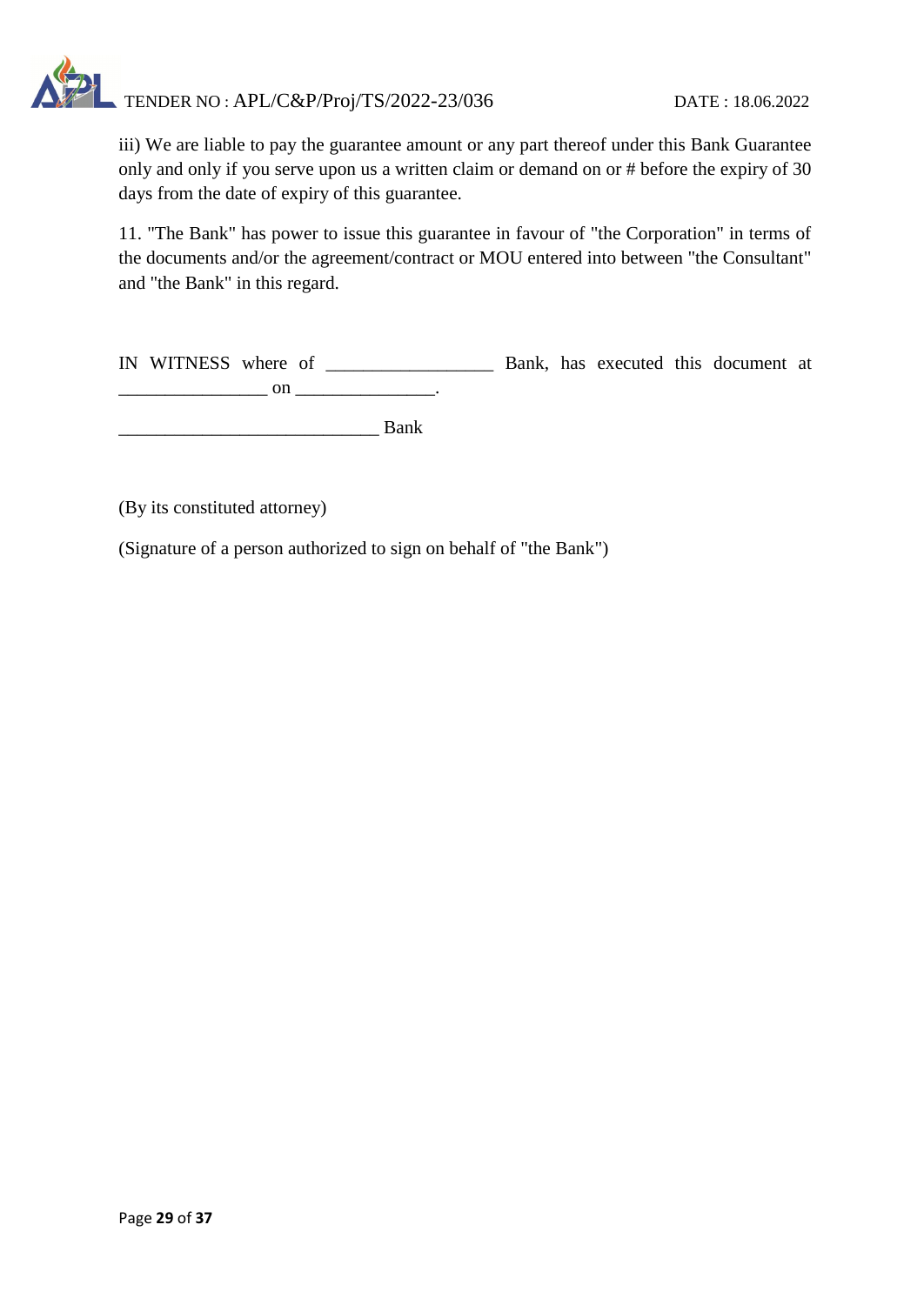

#### **ANNEXURE-IV**

#### **PROFORMA FOR CONTRACT AGREEMENT**

(To be executed on non judicial stamp paper of value mentioned in the Tender document)

This AGREEMENT is made on the **\_\_\_\_day of \_\_\_\_\_\_\_\_\_ Month of \_\_\_\_\_\_ Year**

#### **BETWEEN**

Assam Petro-chemicals Ltd, a company registered under companies Act,1956 have its registered office at Orion Place ,Mahapurush Srimanta sankardev Path, Guwahati and principal place of business at P.O. Parbatpur, Namrup in the District of Dibrugarh, Assam (herein referred to as owner/APL) ", which expression shall unless excluded by or repugnant to the context or meaning thereof be deemed to include its successors and assigns) on the **ONE PART**

#### **AND**

**\_\_\_\_\_\_\_\_\_\_\_\_\_\_\_\_\_\_\_** hereinafter referred to as "BIDDER", which expression shall unless excluded by or repugnant to the context or meaning thereof be deemed to include its successors and assigns) on the **OTHER PART**.

#### WITNESSETH THAT

WHEREAS OWNER /APL desires to have works from the aforesaid BIDDER on terms  $\&$ conditions mentioned In this CONTRACT:

AND WHEREAS BIDDER who has their own know how with resources for Performing such jobs has agreed to sign on works agreement and to render the services as per requirement of APL on Terms and conditions mentioned in this CONTRACT.

NOW Therefore Parties Agree That:

1) The following annexed hereto shall form an integral part of this CONTRACT:

- (i) Work Order No: **\_\_\_\_\_\_\_\_\_\_\_\_\_\_\_\_\_\_\_\_\_\_\_\_\_\_\_\_\_\_\_**
- (ii) Terms & Conditions of enquiry document.
- **(iii)** Name of the work
- **(iv)** Work order amount
- (v) Scope of work for BIDDER as per CONTRACT.

2) For the scope of WORK as mentioned in the CONTRACT, APL shall pay to BIDDER lump sum of **Rs. \_\_\_\_\_\_\_\_\_\_\_\_ (Rupees \_\_\_\_\_\_\_\_\_\_\_\_\_\_\_\_\_\_\_)**.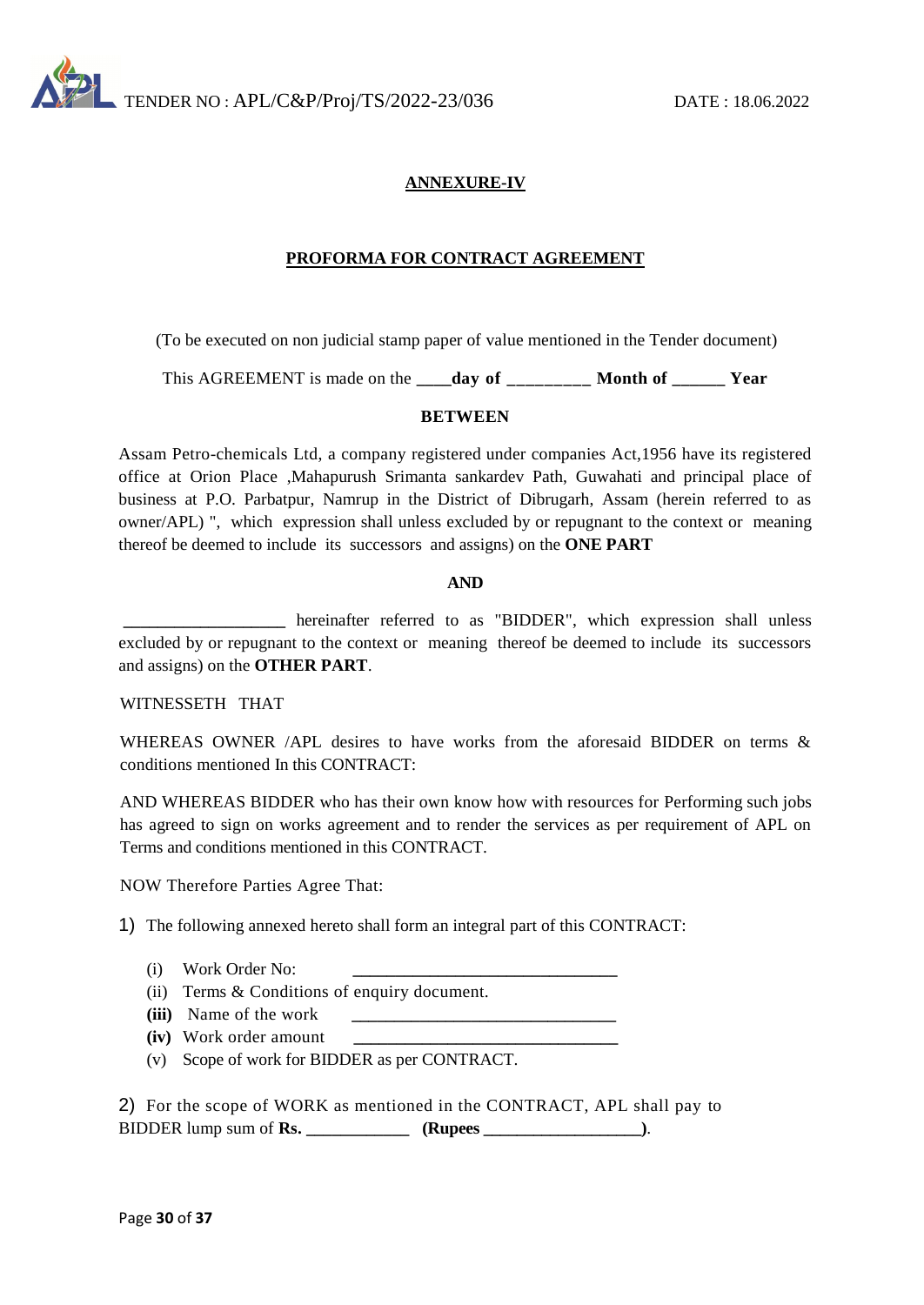

3) For the purpose of this CONTRACT address of Parties will be as follows and all correspondence and notices in relation to present agreement sent to PARTIES at the addresses below shall be deemed to be sufficient for serving notices on the PARTIES. All Such notices as well as bills, reports, documents etc, shall be addressed to the PARTIES at such addresses.

In WITENESS whereof the PARTIES have executed this CONTRACT through their Representatives duly authorized in this behalf:

| Signed for and on behalf of      | Signed for and on behalf of |
|----------------------------------|-----------------------------|
| <b>Assam Petrochemicals Ltd.</b> | <b>Bidder</b>               |
|                                  |                             |
| <b>SIGNATURE</b>                 | <b>SIGNATURE</b>            |
| <b>NAME</b>                      | <b>NAME</b>                 |
| <b>DESIGNATION:</b>              | PLACE:                      |
|                                  |                             |
| PLACE:                           |                             |
| DATE:                            | DATE:                       |
| <b>WITNESS:</b>                  | <b>WITNESS:</b>             |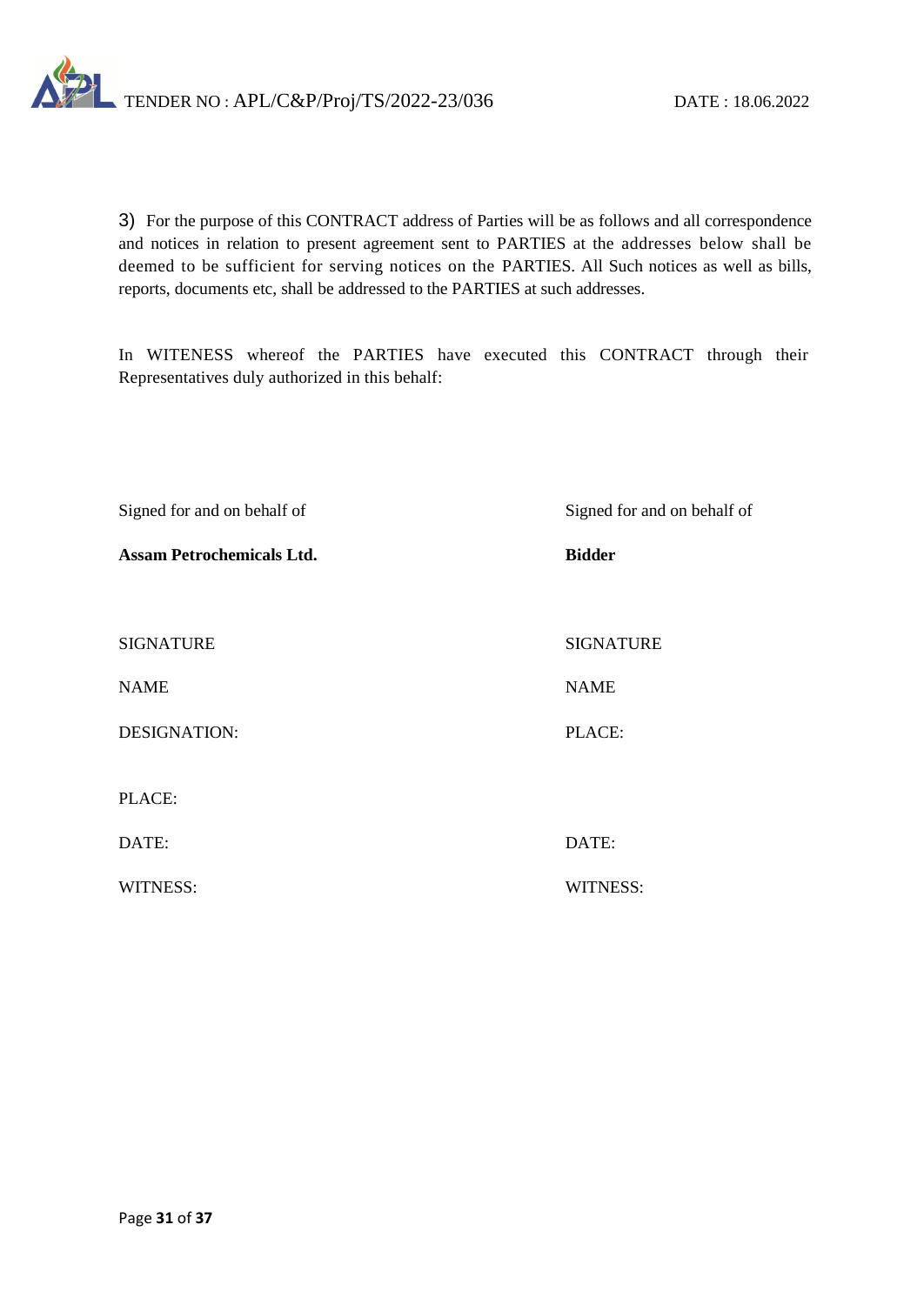## TABLE OF CONTENTS

- 1. UNDERTAKING I
- 2. UNDERTAKING II
- 3. BIODATA FORMAT
- 4. SAFETY REQUIREMENTS
- 5. FINANCIAL STATUS QUESTIONNAIRE

Note: 1. **All proposal exhibits must be duly filled & signed by the contractor without exception in token of acceptance and must bear his seal. Separate pages may be appended if necessary and should be documented / listed in the enclosed proposal exhibits. Necessary testimonials and documents in support of the proposal exhibits should be enclosed wherever necessary.**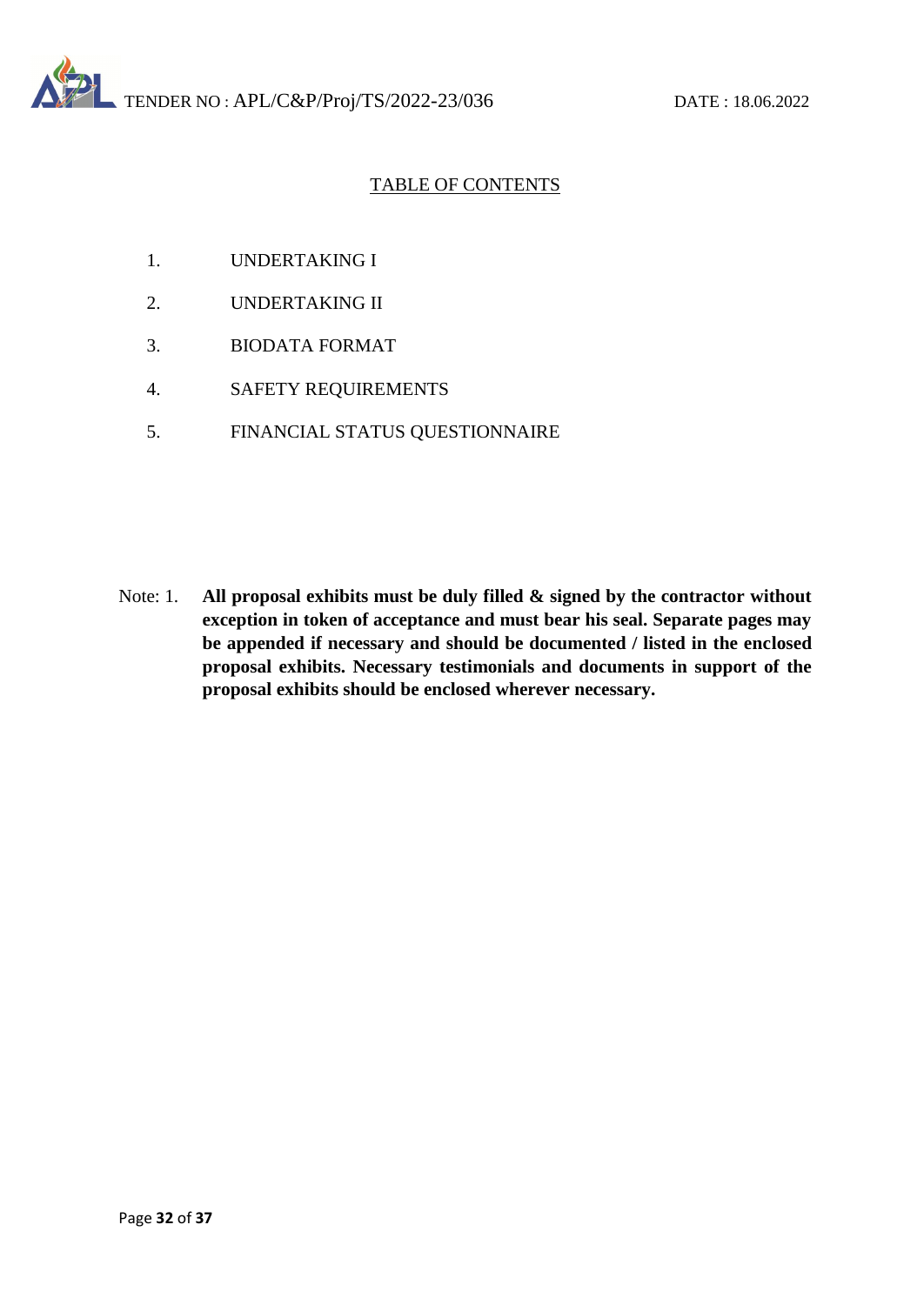

Ref ............................... Date: ...............................

#### **UNDERTAKING-I**

**This undertaking should be on the letterhead of the bidder and should be signed by a person competent and having the power of attorney to bind the bidder.**

**To, The Managing Director Assam Petro-chemicals Limited, P.O. Parbatpur, Namrup Dibrugarh (Assam), Pin-786623**

Dear Sir,

I/We undertake and confirm that, in case of default on the part of the Bidder in carrying out an instruction of the owner or fails to complete the job within the stipulated time, the owner shall be entitled to employ and pay any other bidder or the owner himself to carry out the same wholly or in parts and all expenses consequent thereon or incidental thereto shall be borne by the Bidder and shall be recoverable from him by the Employer and may be deducted by the Employer from any balance due or which may become due to the Bidder. In that event the owner shall have the right to use of all the bidder's equipments and other things free of charge that may be at any time on the site in connection with the work. If the cost of completing the works or executing the part thereof or of meeting claims of third parties as aforesaid shall exceed the balance due to the bidder, the bidder shall pay such excess to the owner.

Yours faithfully,

Signature............................................ Name ………………………………. Designation......................................... For & on behalf of...............................

Bidder's Company Seal: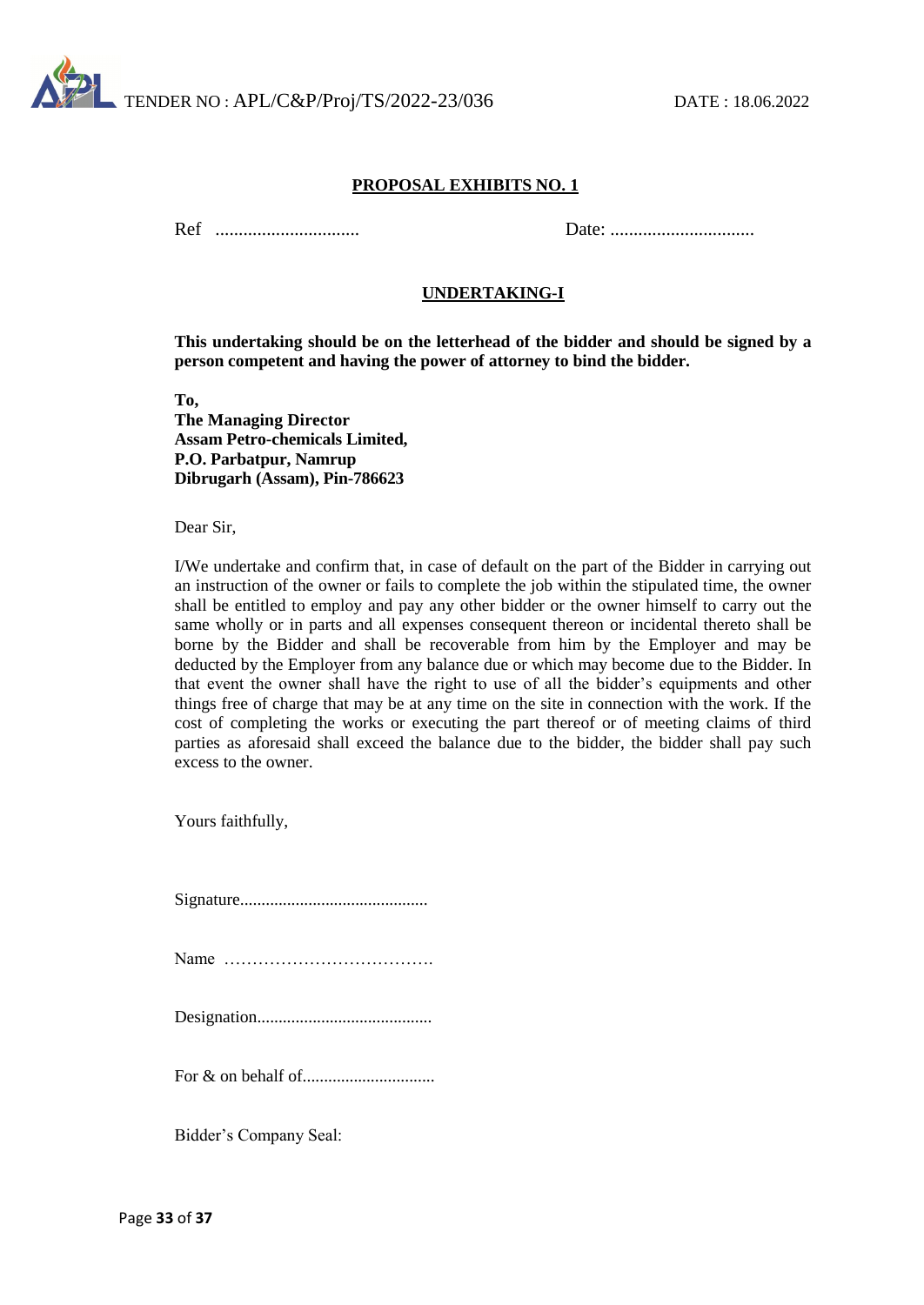

Ref ............................... Date: ...............................

#### **UNDERTAKING-II**

**This undertaking should be on the letterhead of the bidder and should be signed by a person competent and having the power of attorney to bind the bidder.**

**TO,** 

**The Managing Director Assam Petro-chemicals Limited, P.O. Parbatpur, Namrup Dibrugarh (Assam), Pin-786623**

Dear Sir,

I/We undertake and confirm that, in case of default on the part of the Bidder in engaging TATA Winger Ambulance BS VI (7+P) AC which is required to execute the work or as per the instruction of the owner, the owner shall be entitled to deploy from his own or hire from other agency to execute the work wholly or in parts and all expenses consequent thereon or incidental thereto shall be borne by the Bidder and shall be recoverable from him by the Employer and may be deducted by the Employer from any balance due or which may become due to the Bidder. If the cost of executing the works or the part thereof or of meeting claims of third parties as aforesaid shall exceed the balance due to the bidder, the bidder shall pay such excess to the owner.

Yours faithfully,

Bidder's Company Seal: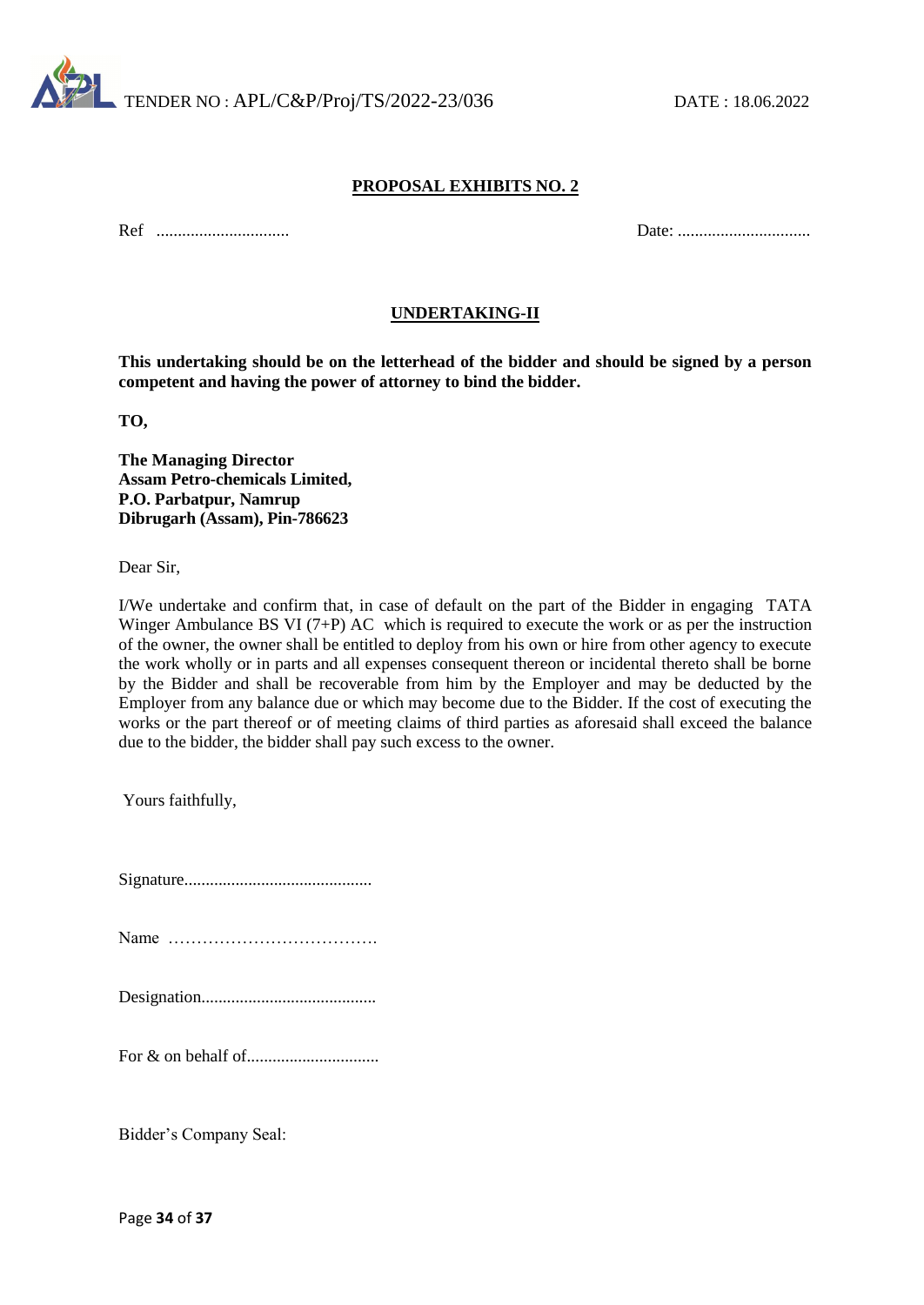

#### **BIO DATA FORMAT**

#### **(Of Bidders for Communication)**

| A.NAME OF BIDDER                                                  |  |
|-------------------------------------------------------------------|--|
| <b>B. ADDRESS OF THE BIDDER</b><br>(with e-mail ID and mobile No) |  |
| C. GST Number                                                     |  |
| D. PAN NO                                                         |  |
| E. Bank Details:                                                  |  |
| <i>i.</i> Name of the Bank                                        |  |
| ii. Branch                                                        |  |
| iii. IFSC code                                                    |  |

SEAL OF BIDDER SIGNATURE OF BIDDER

**Note:** Enclose copies of PAN, GST registration, work completion certificate with amount, To support financial qualification criteria. The bidder shall submit following in support:

\_\_\_\_\_\_\_\_\_\_\_\_\_\_\_\_\_\_\_\_\_\_\_\_\_\_\_\_ \_\_\_\_\_\_\_\_\_\_\_\_\_\_\_\_\_\_\_\_\_\_\_\_\_\_\_

- **(a) Copies of PAN, GST registration.**
- **(b) Cancelled Cheque**

**All the documents shall be signed with date and shall bear the seal of the bidder.**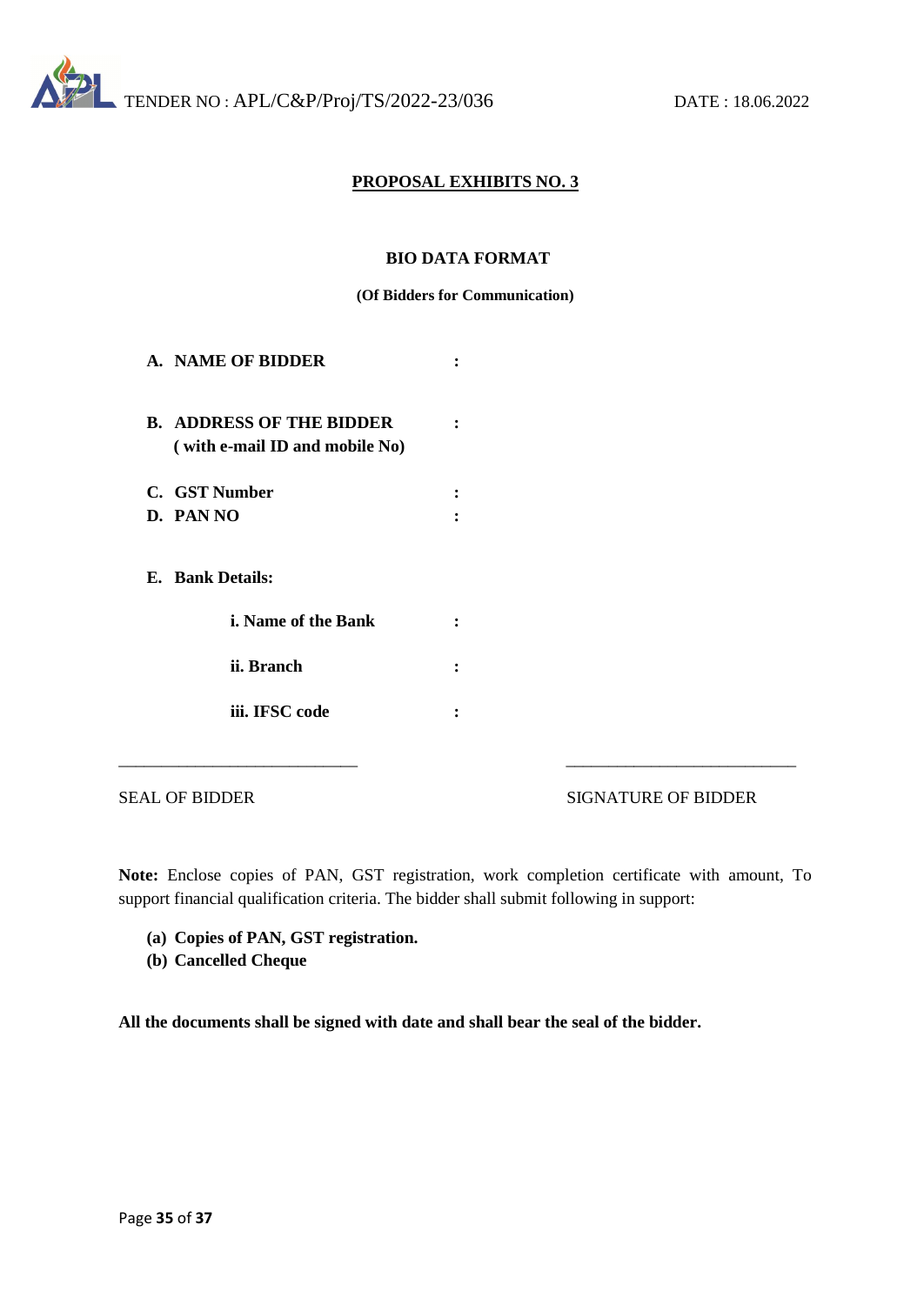

## **SAFETY REQUIREMENTS**

The contractor shall follow all safety rules and shall adhere to all kinds of safety precautions to safeguard against any mishap and damage to the men, material and machinery while carrying outwork in the plant site.

The contractor shall follow and practice without any prejudice, all the guidelines as per standard safety procedures.

The contractor shall provide as a minimum, the Safety precautions / PPE's as per standard safety norms.

\_\_\_\_\_\_\_\_\_\_\_\_\_\_\_\_\_ \_\_\_\_\_\_\_\_\_\_\_\_\_\_\_\_\_\_\_

SEAL OF TENDERER SIGNATURE OF TENDERER